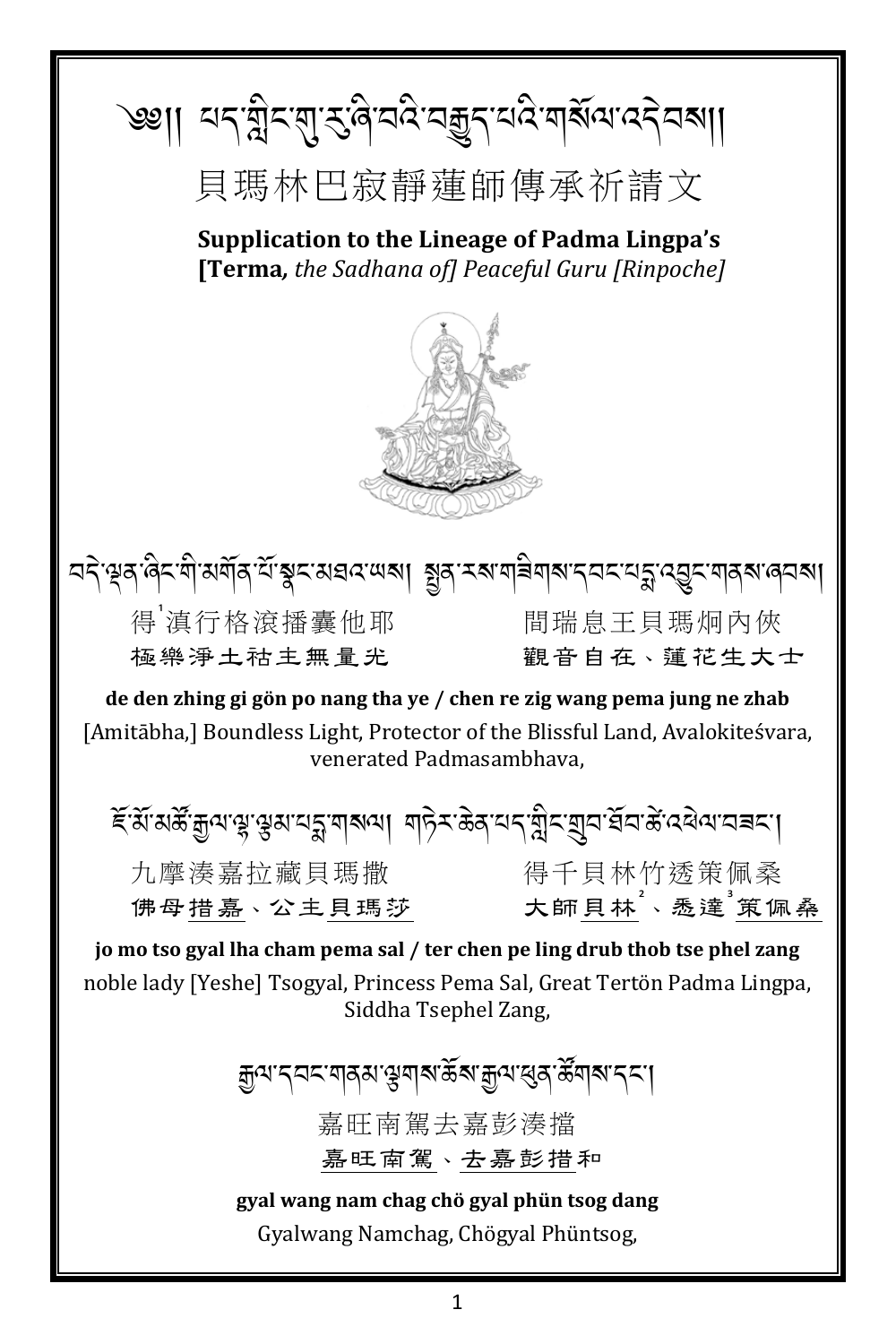| ক্লিগ্ৰীয়েশম'মাদ্ৰ'ক্তিৰ'শ্লুৰ'য়ুম'মতৰা ব্ৰেৰ'অৰ'মৰম'ৰ্ম'ৰ্বি'য়ুৰ'মুম'মবি'নম্পা                                               |            |  |
|----------------------------------------------------------------------------------------------------------------------------------|------------|--|
| 去季札巴班千倫珠界                                                                                                                        | 琛雷桑播敦裩"竹貝巴 |  |
| 去季扎巴、班千 <sup>°</sup> 倫珠和                                                                                                         | 琛雷桑播、敦裩竹貝巴 |  |
| chö kyi drag pa pen chen lhün drub che / trin le zang po dön kün drub pe pal                                                     |            |  |
| Chökyi Dragpa, Penchen Lhündrub, Trinlé Zangpo, Dönkün Drubpé Pal,                                                               |            |  |
| <u> নম্বুৰ্ত্ত্ বৰ্হিৰ ত্মীত্ৰ্ব্য উৰ্মুৰ্শ্বিৰ অন্য উৰ্মুৰ্শ্ব উৰ্মুল্ট বুৰ্ত্ত্বিৰ বিদ্যালয়ৰ বিদ্যা</u>                       |            |  |
| 丹津卓督洛珠去季嘉                                                                                                                        | 去季尼瑪貝美嘉參猫  |  |
| 丹津卓督、洛珠"去季嘉                                                                                                                      | 去季尼瑪、貝美嘉參和 |  |
| ten dzin dro dül lho trül chö kyi gyal / chö kyi nyi ma peme gyal tsen dang                                                      |            |  |
| Tenzin Drodül, Lhotrül Chökyi Gyal, Chökyi Nyima, Pema Gyaltsen,                                                                 |            |  |
| ॾॺॱॻॖऀॱक़ॗॺॱॺॾ॔ॺॱॺॱॸॄॱॺढ़ॗॺऀॱॺॾ॔ॺऻॖॱय़ॺॣॺॱय़ॺऀॱॺॾॕॺॱक़ॗॺॱ <sup>ढ़ॖ</sup> ॺॱॺऀॸॱॺॕॖ <i>ॸॱ</i> ख़ॱॸॸॱॎ                             |            |  |
| 去季嘉參瑪哈曼足參                                                                                                                        | 滇貝怎間去尼諾悟擋  |  |
| 去季嘉參、瑪哈曼足稱                                                                                                                       | 滇貝怎間、去尼諾悟和 |  |
| chö kyi gyal tsen ma ha manjü tsen / ten pe dze gyen chö nyi nor bu dang                                                         |            |  |
| Chökyi Gyaltsen, Mahāmañju, Tenpé Dzegyen, Chönyi Norbu,                                                                         |            |  |
| ইৰ তৰ স্ক'ন্নই মুখ অনস্থৰ আৰু ষ্ট্ৰীম ৰোমাৰ্মিয় বেইনৰ বেমায়েট্ৰী নাম স্কুৰ বিদ্যা                                              |            |  |
| 今間紮威喇嘛亞色拉                                                                                                                        | 寧內搜得嘎見巴切色  |  |
| 大恩根本上師父子眾                                                                                                                        | 衷心祈請消除違緣障  |  |
| drin chen tsa we la ma yab se la / nying ne söl deb gal kyen bar che sel                                                         |            |  |
| kind root lama, master and disciples, I supplicate you from the depths of<br>my heart, please dispel adversities and hindrances. |            |  |
| য়ড়ৢ৶ৼৗৼৄৼৄ৻৸য়ৗ৸৻ঽ৾৻৸৻৸৴৻ঀৢ৶৻য়ৄ৸৻ৼ                                                                                            |            |  |

秋呑問竹奏哇今吉洛 賜予勝共成就之加持

#### chog thün ngö drub tsöl war jin gyi lob

Please bestow your blessings to attain common and supreme accomplishments.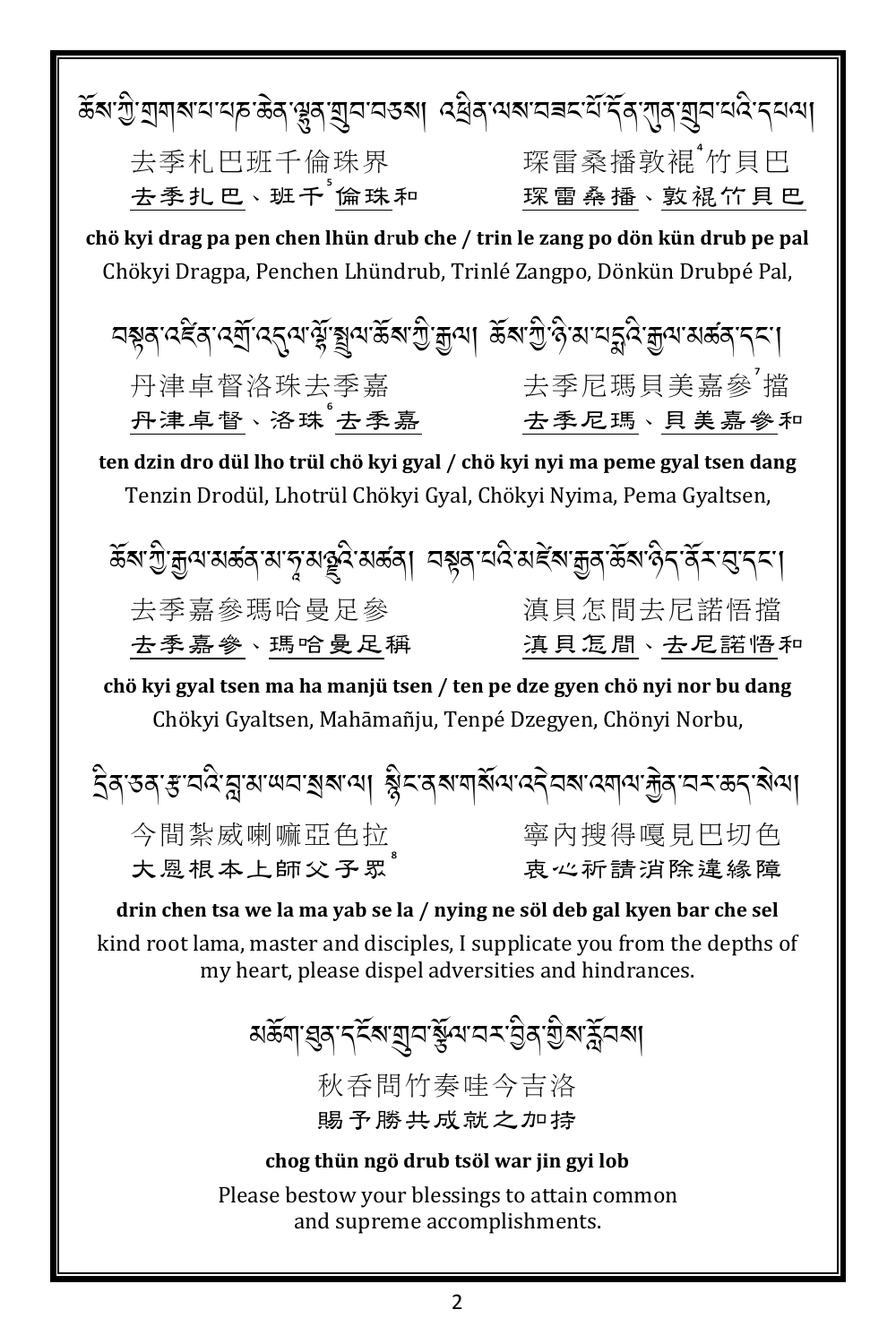

願成有義。

At the urging of Nagshö Gelong Könchog Phende, this flineage supplication] was written down by Driben Sūrya. May it be meaningful.

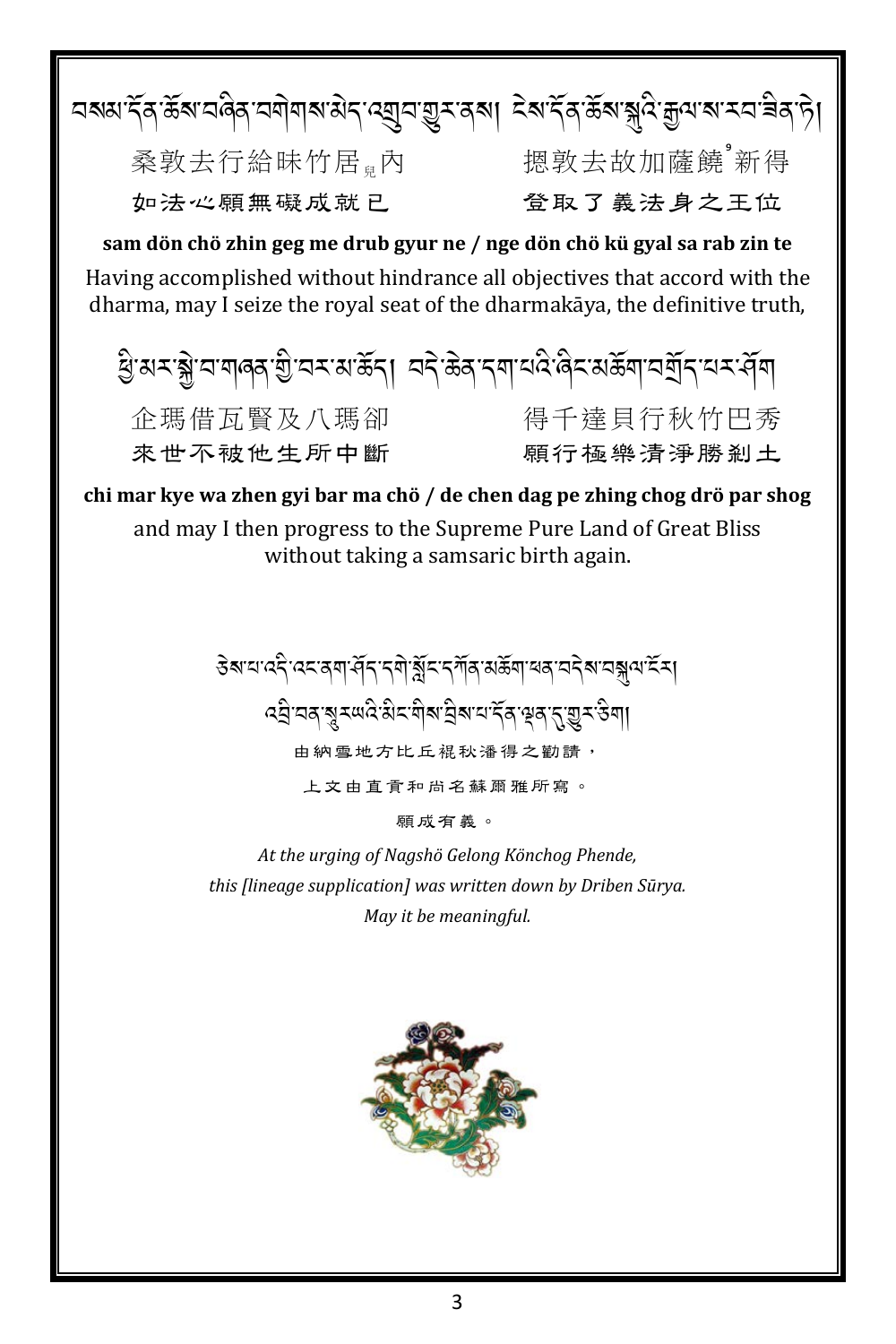# `৩ঃ।। ଶ୍ୱୀ-ଟିଜ୍ୟିୟାୟାସ୍ତିୟ ନିର୍ଯ୍ୟ ଅକ୍ଷ୍ୟାଣା।

## 寂靜蓮師極精要儀軌

The Exceedingly Concise Sadhana of Peaceful Guru [Padmasambhava]

ङ्गासाद्रदादाबाञ्ज्ञालाञ्चलादर्श्वराली

喇嘛擋扎瓦頌拉恰擦漏 南無頂禮上師及三根本

la ma dang tsa wa sum la chag tsal lo Homage to the lama and the three roots!

५६ र दें हे बेग पन्नु खूर पार्श्व पायवार हेर गुरा। ब्लें गुला कुमुन्न पुरुष के पायर से स्वादा पाया <u>लद्दासेश्वरचारी तेर्ये थे लद्दासुद्धासुराश्रेदार्यास्थिति तथात्रात्रासुराण्ये साहेराज्ञासुराज्ञानुसाही साहे त</u> {{द्दे×ञ्जयाले'चदे'अबाडु<'डु'चदे'कुॅ्य'सेव'हाघ्नूबाय'वे। गवबाद्वेव'यर'ले'चदे'गर्छेरायांचेबाञ्जबाचक्कुव ব্বেশ্বলে আৰু প্ৰায় আৰু প্ৰায় কৰি বিদ্যালয় আৰু বিদ্যালয় স্থানী প্ৰায় কৰি বিদ্যালয় বিদ্যালয় বিদ্যালয় বি

雖有些人對舊譯金剛乘感興趣,卻因智力尚未開顯增長,或因智慧蓮花受霜凍而凋萎; 於是乎,自種種不同伏藏中所取出之寂忿蓮師灌頂及儀軌,皆不能趣入心中。此寂靜 蓮師極精要修法儀軌,正是為了彌補這些人的缺失。於靜處,以畫像<sup>"</sup>莊嚴寂靜食子, 於其右左設置甘露及惹大,於前方擺設供品。齊備手鼓、鈴、杵及事業瓶等。

Although they aspire to and practice the early translations of the Vajrayāna, some may not exhibit most superb intelligence. Others [may be endowed with intelligence,] yet their knowledge [resembles] a lotus flower withered in the frost. They are all incapable of comprehending the various empowerments and sadhanas of peaceful and wrathful Guru [Rinpoche] deriving from various termas. In order to reverse these flaws, the way of practicing the sadhana of the peaceful guru is here presented in an exceedingly concise manner. In an isolated place, to the right and left of a peaceful torma adorned with [Padmasambhava's] image, [arrange] amrta and rakta. In front arrange offerings and prepare a damaru, a vajra, a bell, an activity vase, and so forth.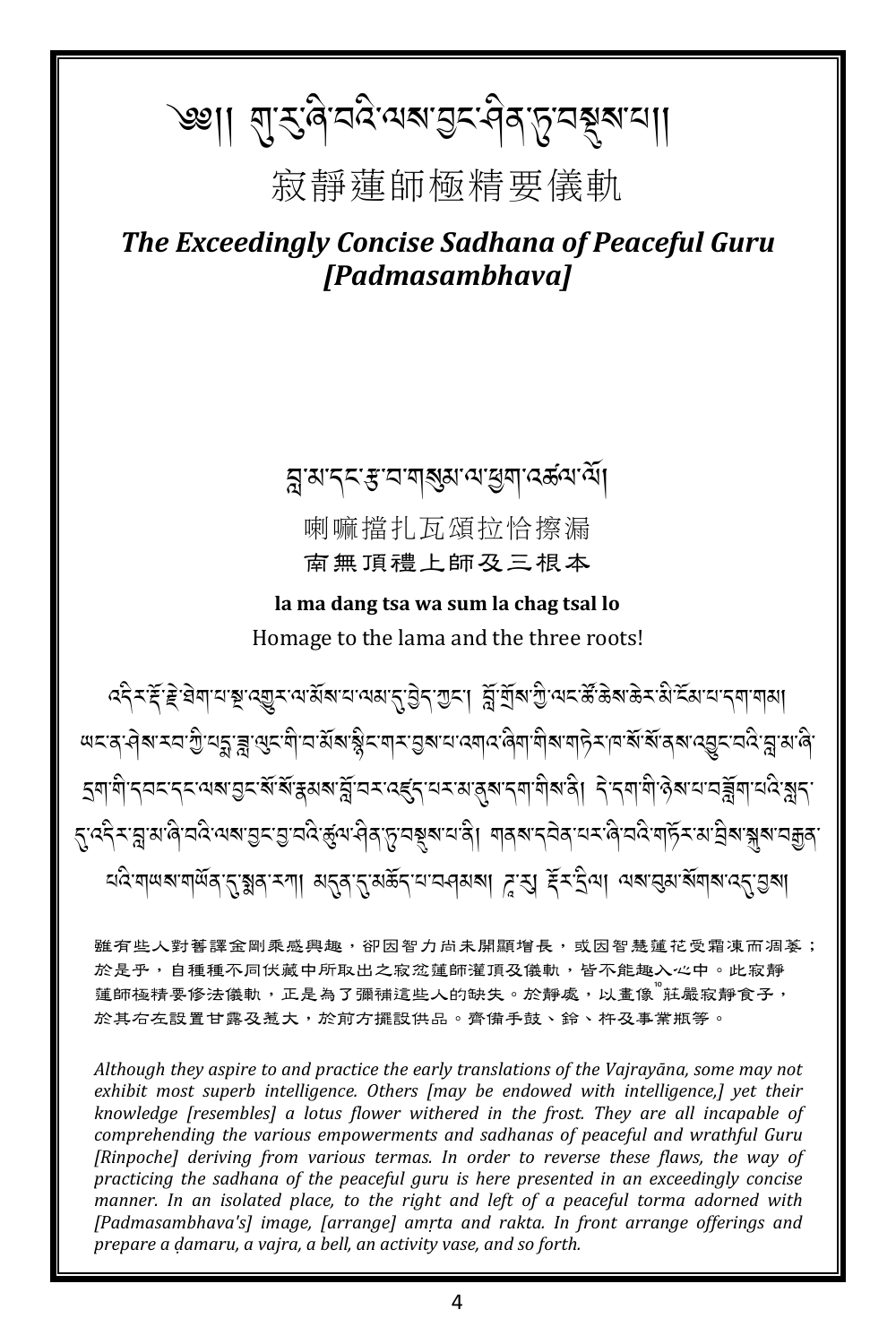### ম্বনেই অসমৰ্থিত আৰু মানৰ প্ৰতিষ্ঠা

坐於舒適墊上,皈依:

Seated on a comfortable cushion, take refuge:

|    |         | ব্ মঁ ন্লু ম'ন্দ্ৰ শৰ্ণীৰাৰ ব্ৰেৰ'নৰ স্থা দৰ্শৰ মঙ্কৰা শৰ্ষম গ্ৰী সমন্বৰ্ত্তি আ |
|----|---------|---------------------------------------------------------------------------------|
| 拿摩 | 喇嘛得謝獨貝固 | 裩秋頌吉攘行拉                                                                         |
| 面無 | 上師善逝總集身 | 尊聖三寶之自性                                                                         |

na mo la ma de sheg dü pe ku / kön chog sum gyi rang zhin la Namo! To the guru, who embodies [all] sugatas and has the nature of the Three Jewels.

| নন্দান্ন বেৰ্মাত্ত্ৰশাৰীমৰ তৰাষ্ক্ৰমৰা মন্ত্ৰৰ অৱস্থা আৰু নিৰ্বাৰ্থী |           |  |
|----------------------------------------------------------------------|-----------|--|
| 達擋卓竹森間南                                                              | 強秋巴獨架速企   |  |
| 我 與 六 道 有 情 眾                                                        | 直至菩提行皈依 ﷺ |  |

dag dang dro drug sem chen nam / jang chub bar du kyab su chi I and all sentient beings of the six realms take refuge until enlightenment [is reached.] [Recite] three times.

<u> จิมจ สุร</u>รม

發菩提心:

Arousing the mind [set on enlightenment]:

য়য়য়ৼঢ়ৠৢৼ৻ৼয়ৗৢৼ৻৻ঀৗৼ৻ৼ৻৸৸৸ৼ৻৸৸৸ৼ৻৸৸৸ৼ৻৸৸৸ৼ৻৸৸৸ৼ৻৸৸৸৸৸৸৸৸৸

發心為利一切眾

森界卓瓦裩敦獨刺嘛桑傑竹內尼 成就上師佛陀尸

sem kye dro wa kün dön du / la ma sang gye drub ne ni Having given rise to bodhichitta and accomplished the awakened lama for the sake of all beings

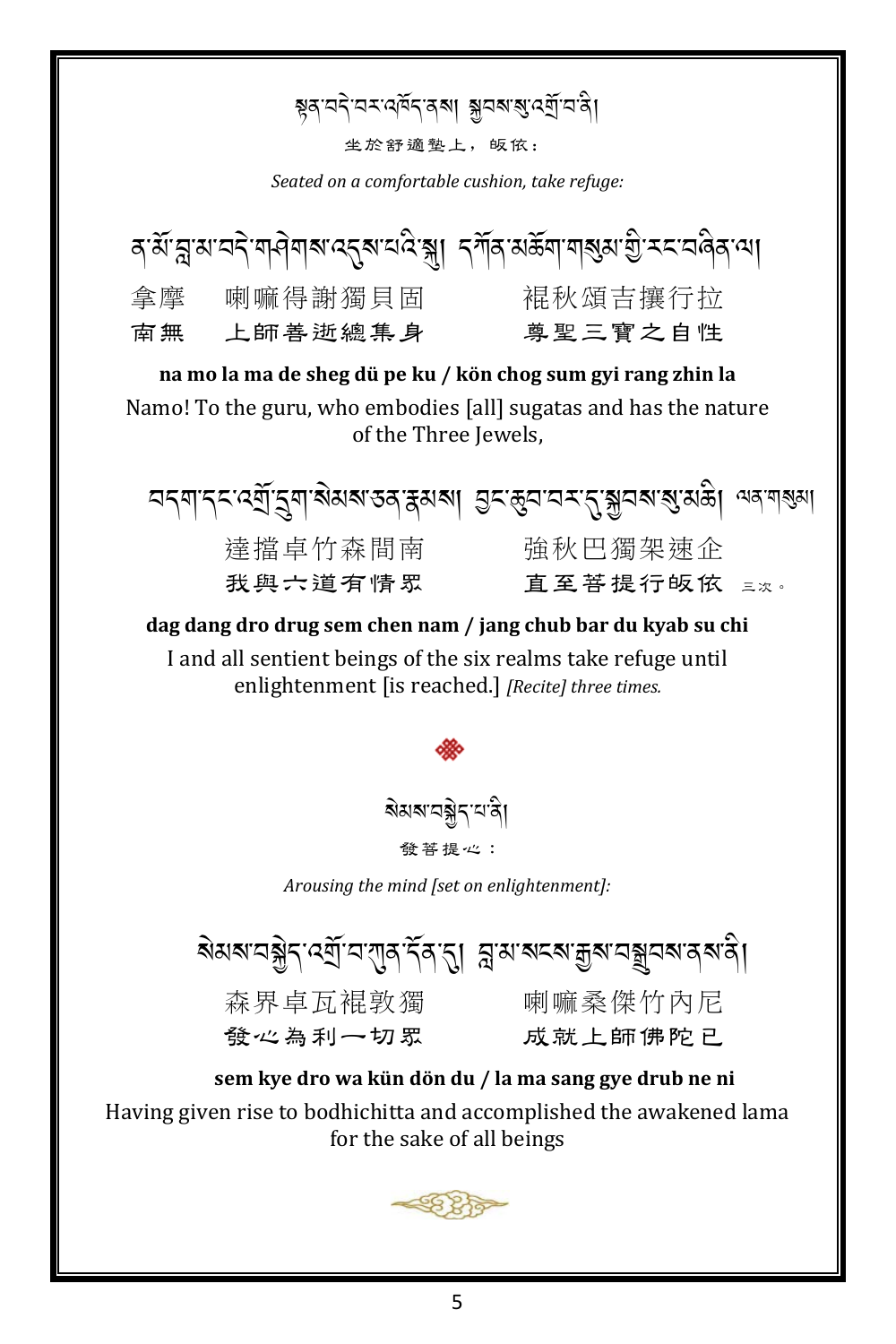য়ৼ৻য়য়ৼ৻ঽঀৢ৻য়৻ঽ৾৾য়৾৾ঽ৻৻য়৶ৢ৾৶৻৸ড়য়৾ৼয়৸ৼয়৸৸ৼ৸৸৸৸৸৸৸৸৸৸৸ 崗拉崗獨琛雷記 卓竹扎瓦擋駕喔 立誓解脱六道眾 三次。 以應機調伏事業

gang la gang dül thrin le kyi / dro drug dral war dam cha-o I vow to free all beings of the six realms by [performing] activities to fulfill beings' needs. [Recite] three times.

## ন্দৰস্কৰ্মনশৰী

清淨七支供:

The Seven Pure Actions:



### la ma yi dam lha tsog sheg / nyi da peme den la zhug

Guru vidam and [vour] assembly of deities, please come [here] and be seated on this throne of lotus, sun, and moon.

ন্মৰাম্নাঞ্চিন ৰাৰ্ষ্মান্মৰা স্ত্ৰান্ত কৰা। শ্ৰীৰমানাৰ মাৰ্ষমা স্তৰ্কিন মাৰ্ষ্মা 路昂"宜頌古恰擦 企囊桑頌卻巴布 身語意三虔頂禮 外内密三獻供養

lü ngag yi sum gü chag tsal / chi nang sang sum chö pa bül I humbly bow with body, speech, and mind, and render outer, inner, and secret offerings.

ওপৰা প্ৰান্তিৰাস্থ্ৰী অপৰ্যন্ত বিশেষৰ প্ৰাৰ্থ আৰু প্ৰাৰ্থ প্ৰাৰ্থ প্ৰাৰ্থ প্ৰাৰ্থ কৰা 娘恰敵這透行夏 桑盎竹拉傑以攘<br>壞失"罪障發露懺 實修密咒心隨喜

nyam chag dig drib thöl zhing shag / sang ngag drub la je yi rang All impaired and broken vows, evil deeds, and obscurations, I lay bare and openly confess. I rejoice in the accomplishment of Secret Mantra.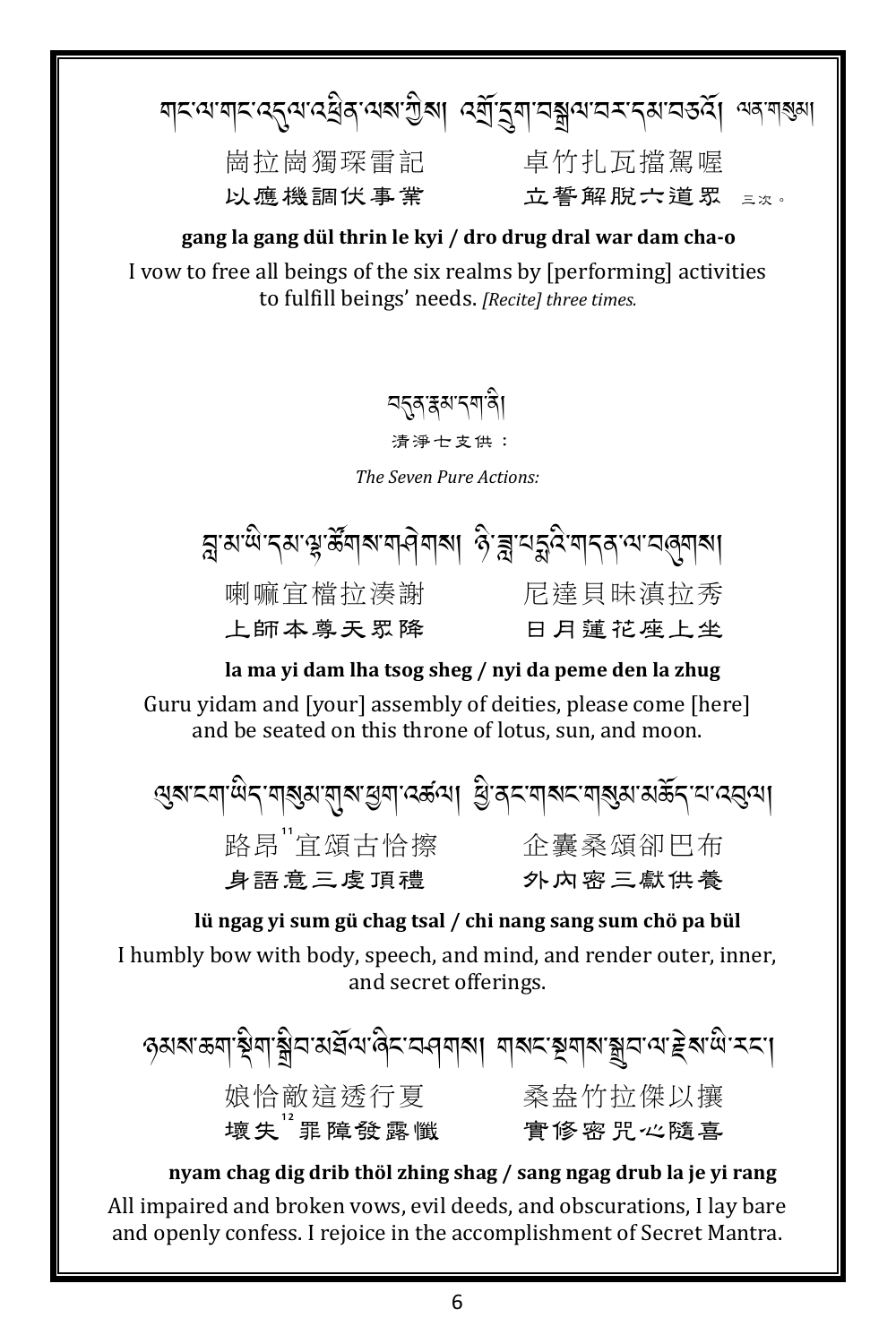ৰ্ষ্ণবাৰ্মিৰ স্থাৰ স্থায় স্পৰ্শ কৰি পৰি বিদ্যালয়ৰ স্পৰ্শ কৰি স্পৰ্শ কৰি 敏卓桑盎去叩勾 娘摁米達賢敦秀<br>熟脫"密咒法輪轉 不入涅盤利他住"

min dröl sang ngag chö khor kor / nya ngen mi da zhen dön zhug

Please turn the wheel of Secret Mantra Dharma that ripens and releases, and do not pass into nirvāna but continue to remain for others' aims.

> য়ৢৼৼ৾৽য়য়য়ৼড়৻ৼৄ৻ৼ৻ড়৸ৼঢ়য়৾ঢ়ঢ়৸ৼৼড়৻৸ৼ৻ড়৸ৼ৻ড়৸ 寧播森間敦企翁 楊達多傑敦豆秀 迴向心要利有情 願解余剛直實義

nying po sem chen dön chir ngo / yang dag dor je dön tog shog I dedicate the essence for the sake of sentient beings; may they realize the sublime adamantine truth.



Sprinkle water on the hindrance torma.

জ্ঞান্তঃহীষ্ণু ব্লুৰ্শ্ৰীণ্য ক্ষুমীৰ অৱৰুৱা

嗡 啊 比噶那 大知大 吽 清净之。

Cleanse with om ah bighnan takri ta hūm

জ্ঞান্ম: ই. এ. বিষ্টিঃ প্রাইয়ে প্রাইন্স, বিষ্টু প্রিয়া বিষ্টা বিষ্টা বিষ্টা বিষ্টা বিষ্টা বিষ্টা বিষ্টা বিষ্ট 嗡 梭巴瓦 虛達 薩 哇 達 瑪 梭巴瓦 虛多 杭 新比。

and purify with om svabhāva shuddhaḥ sarva dharmaḥ svabhāva shuddho haṃ

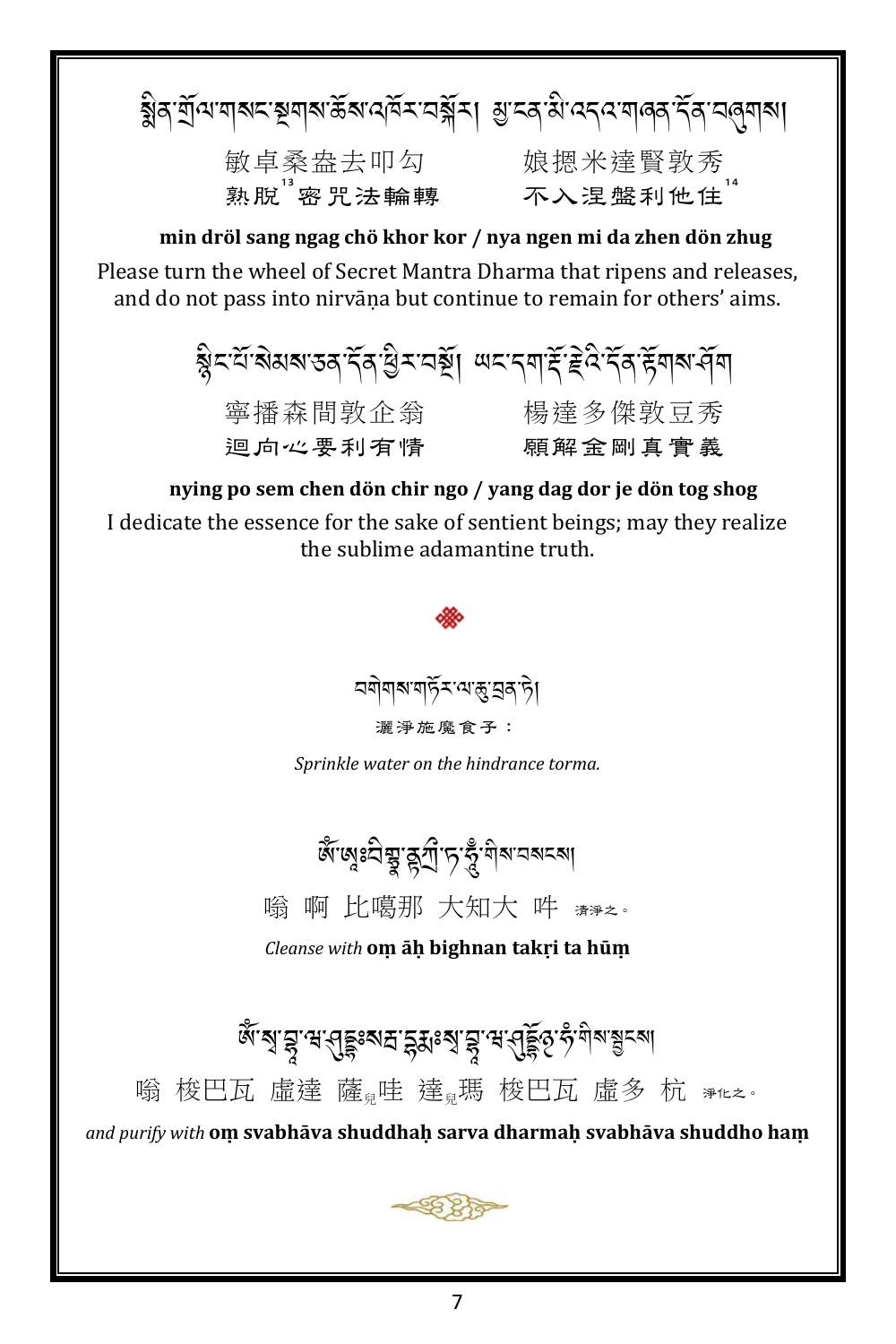য়ৄ৾ৼৼঢ়৻ৼৼৼৗ৻৸ৼ৻ড়৻ৼয়ৼঢ়ঀৼ৻৸ৼ৻ড়৻৸ৼঢ়ৼঢ়৻ড়৻ৼ৻৸ৼঀ৸ৼঀ৸ৼ৻৸৻৸ৼ৻ৼ৻ৼ৻ৼ৻ৼ৻ 動貝昂雷嗡雷炯為仁波切 怒楊興加切為囊獨嗡啊吽 於空當中「嗡」生起,化現為廣大珍寶器, 寶器之中「嗡啊吽」 tong pe ngang le om le jung we rin po che nö yang shing gya che we nang du om ā hung From within the state of emptiness [arises] Om, which becomes a vast and extensive jeweled vessel. Within it  $Om \overline{A}$  Hūm ৻ঀয়ড়য়য়ৢৄৼয়ঽয়ড়ৼয়ৼৢৼয়ৼঀৼয়ঀয়য়য়য়য়৸য়য়ঀড়য় 徐哇雷炯為兜瑪檔興诱巴昧巴灑巴昧貝 融化之後化現出,清淨、無礙、無漏之食子, zhu wa le jung we tor ma dang shing thog pa me pa zag pa me pe dissolve and an immaculate unhindered torma. ¤देॱय़ॱॺॖॖॸॱय़ॸॱॶॺॱय़ऄॢॸॱॺॣॺॱय़ॱॺॺॱॴॺऀढ़ॱॺख़ढ़ॱॸॸॱॺढ़ॺॱय़ॸॱॼॗॸऻ 得哇切巴間界怒巴南咖他擋娘巴居。 具能生起殊勝妙樂力,等同虛空之邊際。 de wa khye par chen kye nü pa nam khe tha dang nyam par gyur endowed with the energy to bring forth extraordinary bliss, [emerges,] becoming as vast as the reaches of space. <u>ঝুঁ</u> জাঁ হুঁ। ঝু.নে.പাঁ,<u>≠্</u>পাদ্,ন্সম্ৰ.ইপ্ৰাষ্ট্ৰ,ন্ট্ৰ শ্ৰীষ্ট্ৰ,দ্ৰীয় ভ্ৰাৰ্থ, ই.লেএ এৰি.লেৰ নাৰ্ল, বৰা 嗡啊吽 嗡 阿嘎若木康 薩 哇 達 瑪 難 啊爹丽奴邊那 多大 嗡啊吽 呸 梭哈 三次。 om ā hūm / om a kā ro mu kham sarva dharma nām ā dyanu tpanan tvā ta om ā hūm phat svā hā Recite three times.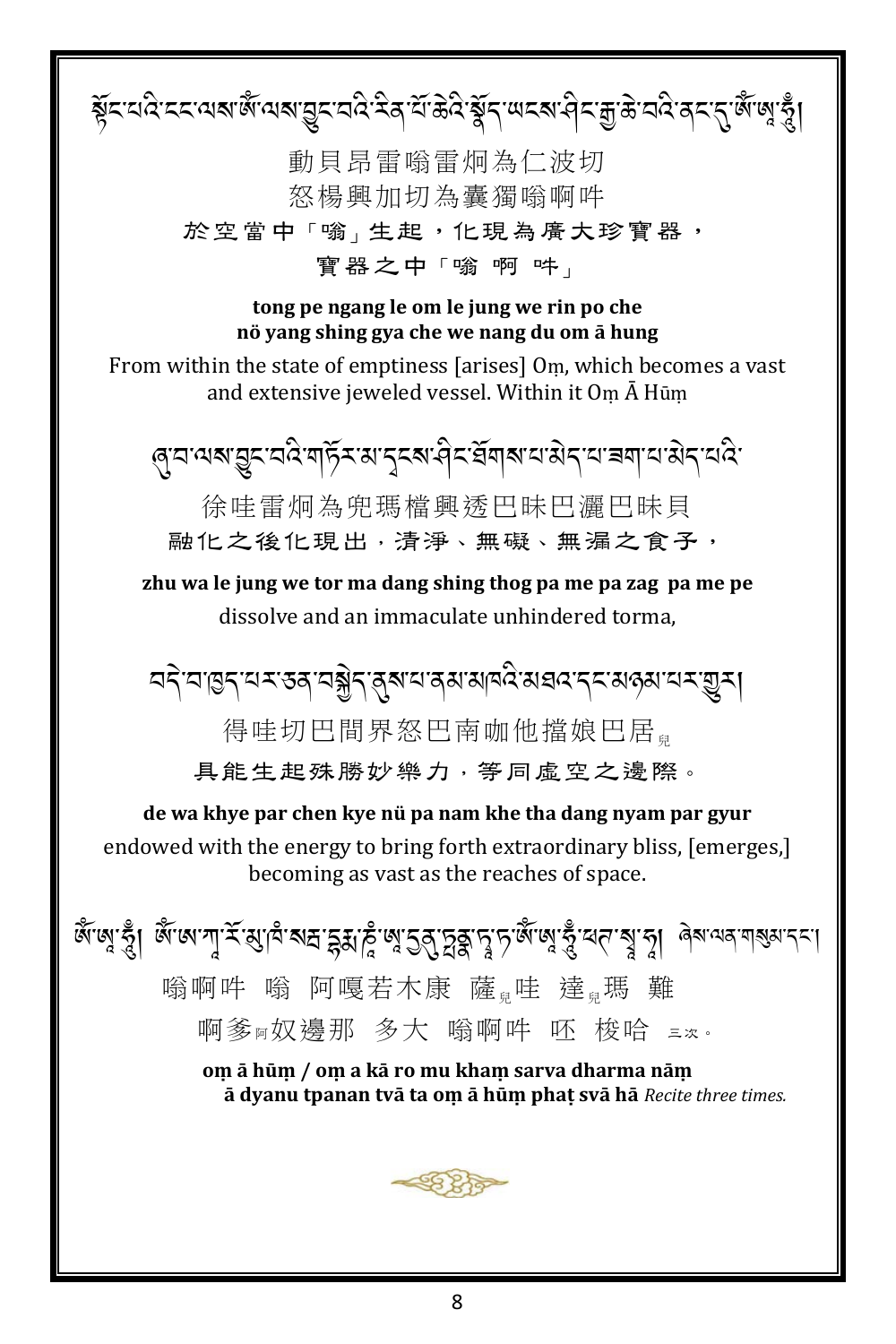दे वल्रे बाने वाद्यां देव केव सवाराषु वक्ष्य सें। .<br>.<br>. .<br>A

> 得行謝巴仁千芒拉恰擦漏 南無歸命頂禮多寶如來佛

**de zhin sheg pa rin chen mang la chag tsal lo** Homage to the Tathāgata Rinchen-mang!<sup>1</sup>

दे व्ववेद गयेवाब व बङ्गबारा अङ्बर द्वाद्य व्यञ्जन व्यञ्जन .<br>.

> 得行謝巴素怎擋巴拉恰擦漏 南無歸命頂禮淨妙色如來佛

**de zhin sheg pa zug dze dam pa la chag tsal lo** Homage to the Tathāgata Sugdze-dampa!²

दे वल्रे वाने वालाय आयुराज्य प्राप्त के देश का .<br>.

> 得行謝巴固將雷拉恰擦漏 南無歸命頂禮身無邊如來

**de zhin sheg pa ku jam le la chag tsal lo** Homage to the Tathāgata Kujamle!<sup>3</sup>

दे वल्रे वाने वाद्यां व्यव्यवाद्या कार्या प्रदेश के स्वत्य कार्या कार्या कार्या कार्या .<br>. .<br>.<br>.

> 得行謝巴計巴湯界擋永素札瓦拉恰擦漏 南無歸命頂禮盡離所有一切怖畏如來佛

**de zhin sheg pa jig pa tham che dang yong su dral wa la chag tsal lo** Homage to the Tathāgata Jigpa-thamche-dang-yong-su-dralwa!<sup>4</sup>

| 吽                                                                 | 紮哇頌吉基叩獨 | 怒竹拔就結貝給 |
|-------------------------------------------------------------------|---------|---------|
| 吽                                                                 | 三根本之壇城中 | 阻礙成就之邪魔 |
| hung / teo wa sum gyi lzyil lzhor du / ngô druh har chô jo no gog |         |         |

**hung / tsa wa sum gyi kyil khor du / ngö drub bar chö je pe geg** Hūm. All hindrances, obstructing the siddhis in the mandala of the three roots,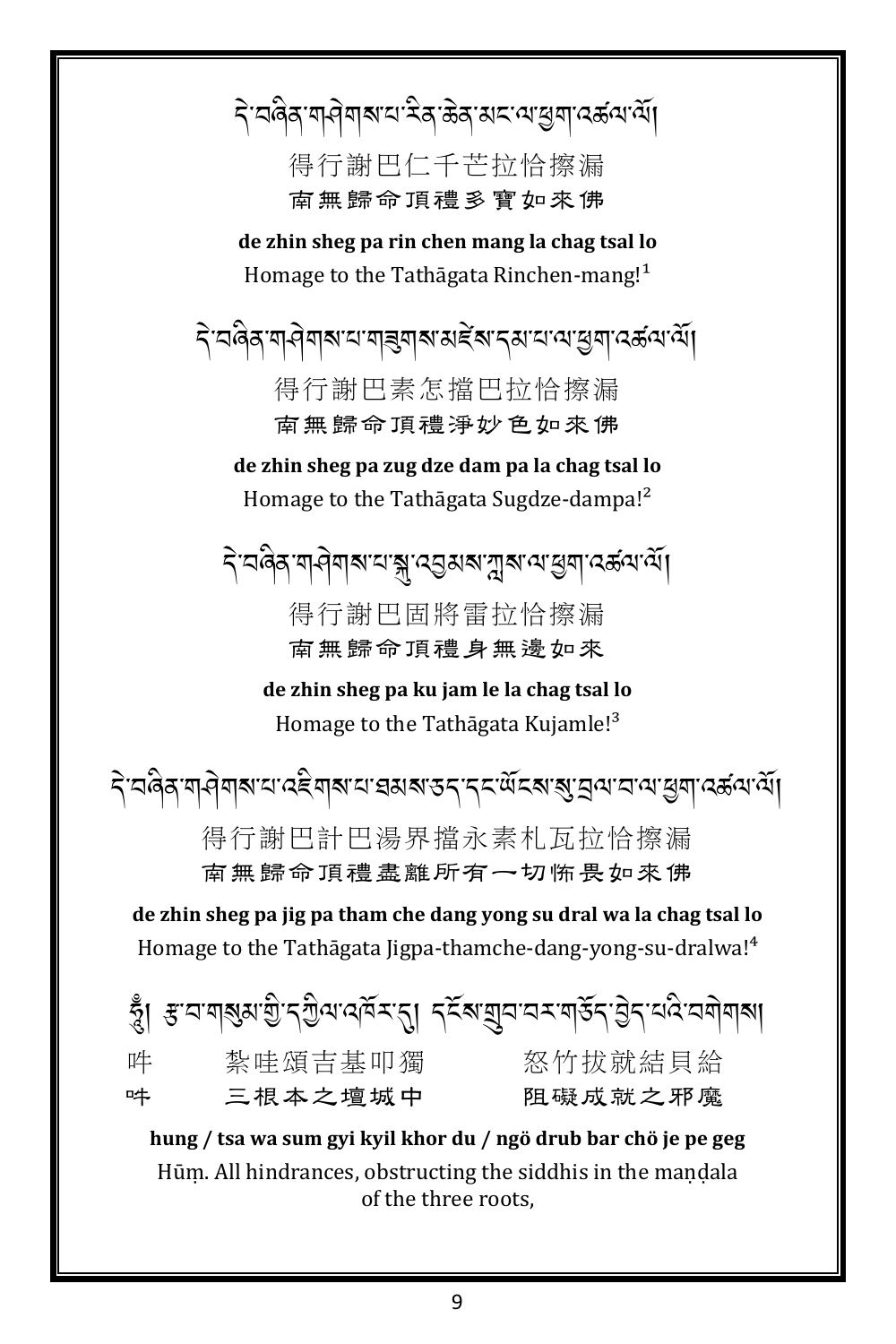अर्केन ञ्जैव गर्छि स्वादनै चलेबात्रा मावबादनै सवादनुमामालव नुनिच्बा .<br>. A<br>A

享此供施之食子 消散他處莫留此

卻今兜瑪迪謝拉 內迪瑪獨賢獨登

**chö jin tor ma di zhe la / ne dir ma dug zhen du deng** take this offering-and-giving torma and do not stay here but go to another place!

## ৰ্জন্মশ্লুৰ্ন ৰম্ভ্ৰুৰ্ন ক্ষু ক্ষু অন্য

嗡 孫拔尼 孫拔尼 吽吽呸

**oṃ sumbha ni sumbha ni hūṃ hūṃ phaṭ**

# <u>ભૂત્રી કૈ*ર્યુ* ફ્રેંડ્</u>રૂં.<sub>લ</sub>ા

嗡 知哈那 知哈那 吽吽呸

**oṃ gṛi haṇa gṛi haṇa hūṃ hūṃ phaṭ**

ब्रु.चै.च.<sub>ल.ब्र</sub>ै.चै.च<sup>ू</sup>। 知哈那巴亞 知哈那巴亞 吽吽呸

**gṛi hanā pa ya gṛi hanā pa ya hūṃ hūṃ phaṭ**

َّ الْمَلَامِ الْمَجْمَعِينَ مِنْ الْمَجْمَعِينَ مِنْ الْمَجْمَع A

嗡啊 拿亞后 巴噶問 比爹阿饒雜亞 吽吽呸 **oṃ ā na ya hoḥ bha ga vān / vidyā rā ja ya hūṃ hūṃ phaṭ**

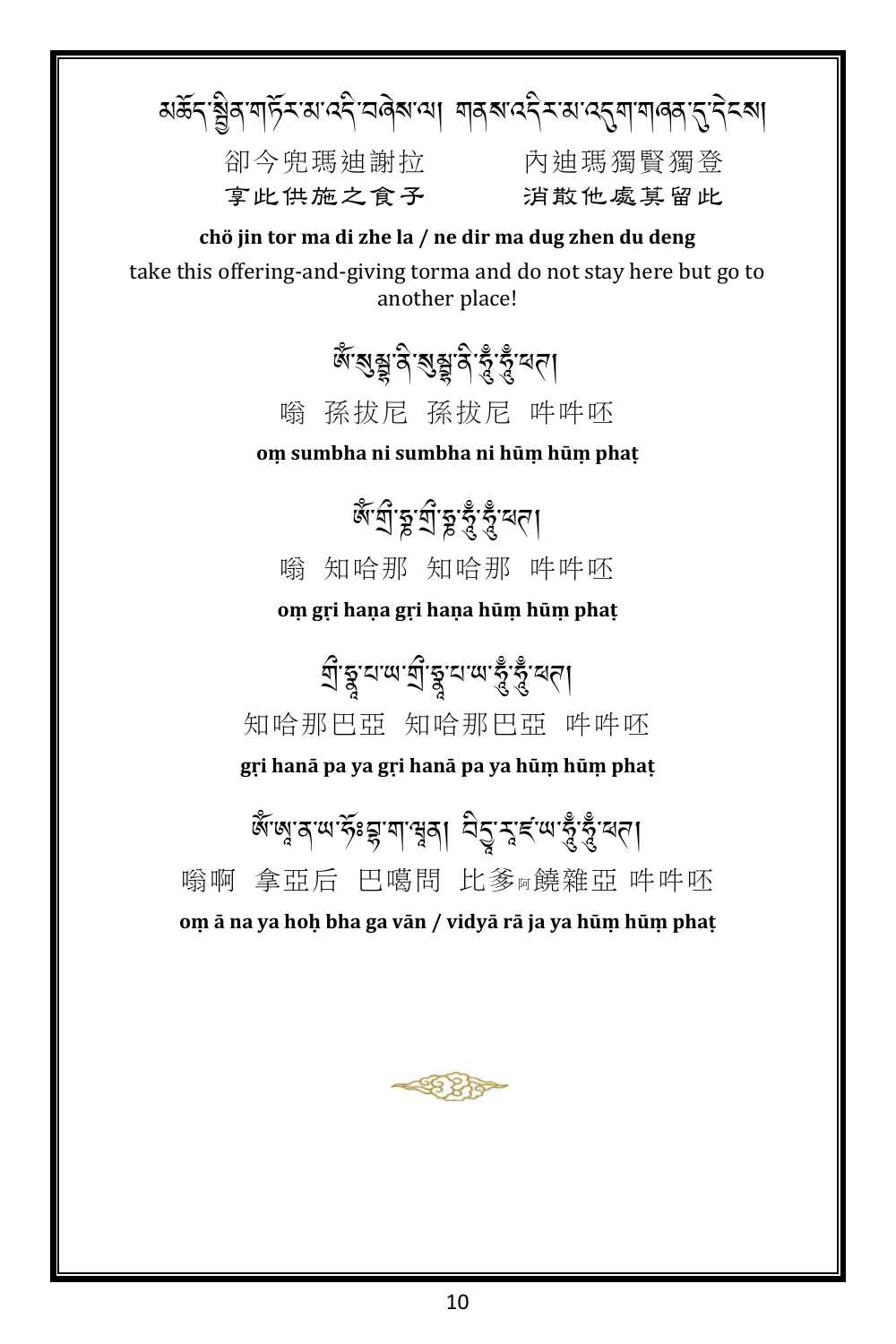য়র্ক্তমহ্মত্মইন্মেন্বি।

結界:

Establishing the boundaries:

| ভ্ৰু  <জিঞ্চ ৰম হৰ্মদাৰ্ঘ্য । মৰ্জ্ঞমম নাৰ্ভৰ দ্ৰি অৰ্জন আৰু ৰামণ |         |
|-------------------------------------------------------------------|---------|
| 吽 昂尼耶內昂格啜                                                         | 倉就啜吾南咖崗 |
| 吽 我乃本然忿怒尊                                                         | 結界怒尊滿虛空 |

hung / nga ni ye ne ngang gi thro / tsam chö thro wö nam kha gang Hūm. I am the Ferocious [Lord] of the primordial continuous nature. The boundaries [are set] by the male Wrathful Ones filling the sky

$$
\begin{array}{rcl}\n\text{Tr}[\text{Var}(\mathbf{X}_0^T\mathbf{X}_0^T\mathbf{X}_0^T\mathbf{X}_0^T\mathbf{X}_0^T\mathbf{X}_0^T\mathbf{X}_0^T\mathbf{X}_0^T\mathbf{X}_0^T\mathbf{X}_0^T\mathbf{X}_0^T\mathbf{X}_0^T\mathbf{X}_0^T\mathbf{X}_0^T\mathbf{X}_0^T\mathbf{X}_0^T\mathbf{X}_0^T\mathbf{X}_0^T\mathbf{X}_0^T\mathbf{X}_0^T\mathbf{X}_0^T\mathbf{X}_0^T\mathbf{X}_0^T\mathbf{X}_0^T\mathbf{X}_0^T\mathbf{X}_0^T\mathbf{X}_0^T\mathbf{X}_0^T\mathbf{X}_0^T\mathbf{X}_0^T\mathbf{X}_0^T\mathbf{X}_0^T\mathbf{X}_0^T\mathbf{X}_0^T\mathbf{X}_0^T\mathbf{X}_0^T\mathbf{X}_0^T\mathbf{X}_0^T\mathbf{X}_0^T\mathbf{X}_0^T\mathbf{X}_0^T\mathbf{X}_0^T\mathbf{X}_0^T\mathbf{X}_0^T\mathbf{X}_0^T\mathbf{X}_0^T\mathbf{X}_0^T\mathbf{X}_0^T\mathbf{X}_0^T\mathbf{X}_0^T\mathbf{X}_0^T\mathbf{X}_0^T\mathbf{X}_0^T\mathbf{X}_0^T\mathbf{X}_0^T\mathbf{X}_0^T\mathbf{X}_0^T\mathbf{X}_0^T\mathbf{X}_0^T\mathbf{X}_0^T\mathbf{X}_0^T\mathbf{X}_0^T\mathbf{X}_0^T\mathbf{X}_0^T\mathbf{X}_0^T\mathbf{X}_0^T\mathbf{X}_0^T\mathbf{X}_0^T\mathbf{X}_0^T\mathbf{X}_0^T\mathbf{X}_0^T\mathbf{X}_0^T\mathbf{X}_0^T\mathbf{X}_0^T\mathbf{X}_0^T\mathbf{X}_0^T\mathbf{X}_0^T\mathbf{X}_0^T\mathbf{X}_0^T\mathbf{X}_0^T\mathbf{X}_0^T\mathbf{X}_0^T\
$$

geg dül thro mö röl tsam le / su yang da war ma je chig and the play of the female Wrathful Ones who subdue hindrances. No one shall transcend the boundaries!



om vajra mahā krodha rakşa bhrūm hūm



মর্ক্তন্'ম'হ্রমব্ম'মে৷ 諸種供養:

The Offerings:

讓漾伉 清淨、淨化之。

Cleanse and purify with ram yam kham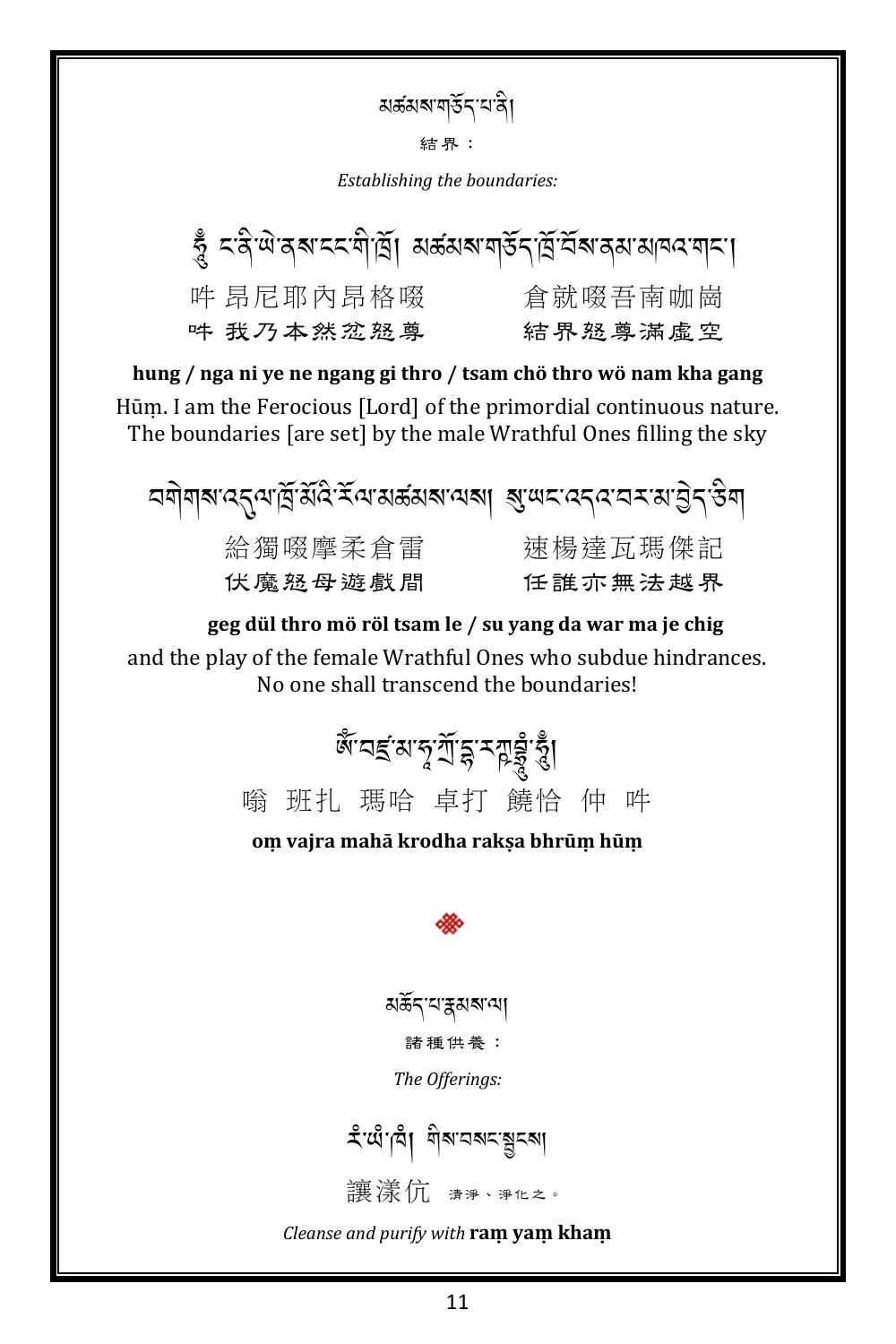ধ্যমই পেন্দ্ৰ জন্ম প্ৰতি আৰু প্ৰতি আৰু প্ৰতি আৰু প্ৰতি আৰু পৰি প্ৰতি আৰু পৰি পৰি পৰি পৰি পৰি পৰি পৰি পৰি পৰি প জ্তাবৰ্ জৰ্ম, বুলিজি জুৰি জ্ঞানৰ প্ৰতি জিৱাৰ স্থাপনী জুৰি জ্ঞানৰ স্থাপনী 嗡班札阿兒岡啊吽 嗡班札巴當啊吽 嗡班札布貝啊吽 嗡班札度貝啊吽 嗡班札阿洛給啊吽 嗡班札更得啊吽 嗡班札內威爹啊吽 嗡班札夏達啊吽 **oṃ vajra arghaṃ āḥ hūṃ / oṃ vajra pādyaṃ āḥ hūṃ / oṃ vajra puṣpe āḥ hūṃ / oṃ vajra dhūpe āḥ hūṃ / oṃ vajra āloke āḥ hūṃ / oṃ vajra gandhe āḥ hūṃ / oṃ vajra nevidyaṃ āḥ hūṃ / oṃ vajra shapda āḥ hūṃ** <mark>લેચાર્ટર.</mark> ભૂત્રો જ્ઞિકર્<mark>ટ્રી. અર્</mark> 嗡啊吽 薩<sub>』</sub>瓦 班紮 阿密大 吽世刹 [三次]。 **oṃ āḥ hūṃ sarva pañca amṛta hūṃ hrī ṭhāḥ** *[Recite three times.]* &্*ন্নঃভ্ৰুপ্ৰব্ৰমন্মৰ* কৰি বিভিন্ন কৰি বিভি 嗡啊吽 瑪哈饒大 左拉 曼札拉 吽世剎 *[*三次]。 **oṃ āḥ hūṃ mahā rakta jva la maṇḍala hūṃ hrī ṭhāḥ** *[Recite three times.]* જિલ્લુકર્<mark>દ</mark>ુ: અન્ય નોર્વ્ય કર્યું છે.<br>જિલ્લા અને તાલુકર્ i<br>A 嗡啊吽 瑪哈 巴林大 吽世剎 *[*三次]。 **oṃ āḥ hūṃ mahā balingta hūṃ hrī ṭhāḥ** *[Recite three times.]* অৰ্ণবাৰ্ষ্ণাৰ্য্য মুঠাৰ স্থাৰ স্পানৰ্দি সমান্তিৰ স্থান স্কুলৰ বি 各念三次,以加持甘露、惹大和食子。 *Reciting each [mantra] three times, bless the torma with amṛita and rakta.*2835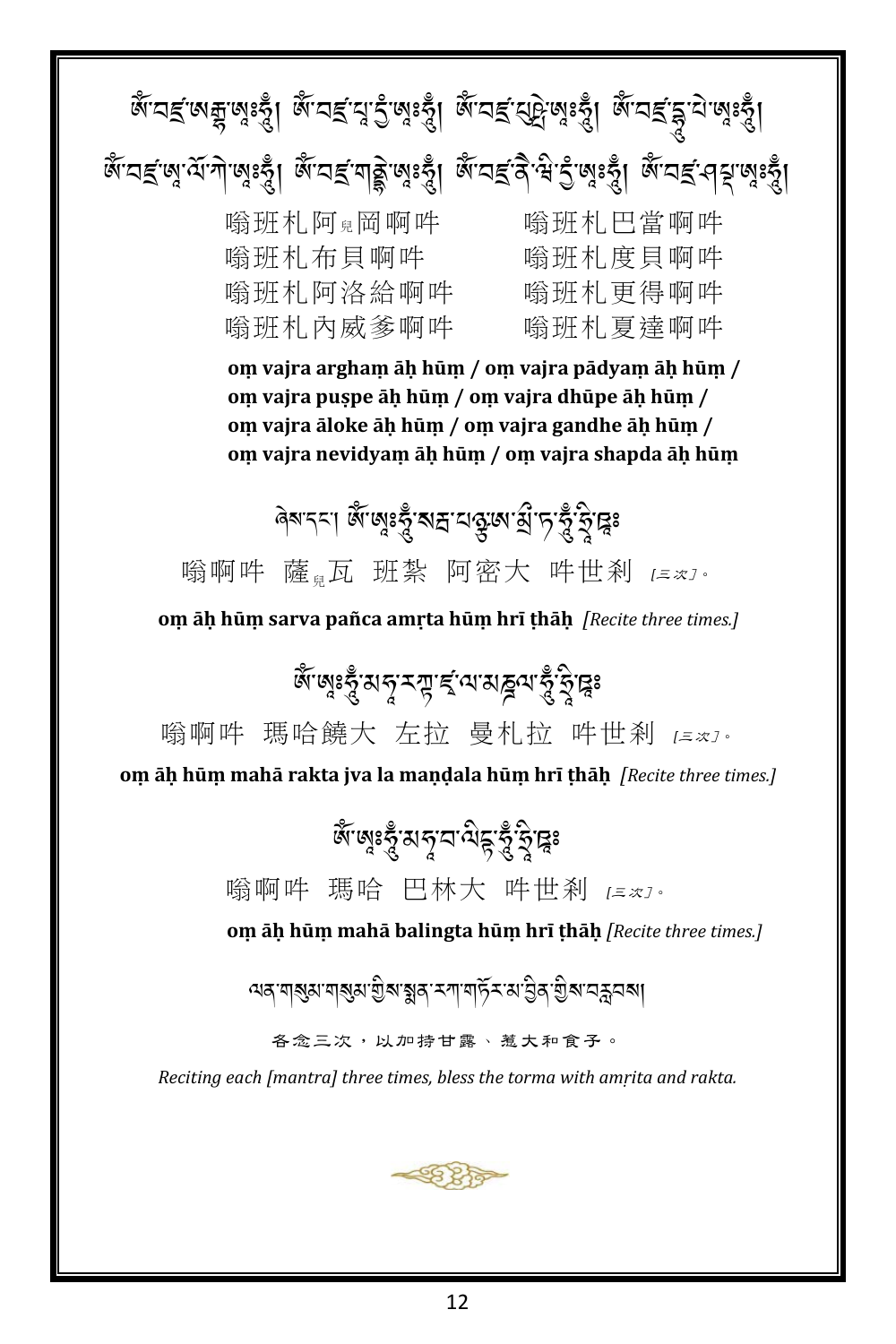වූ বার্ত্ত বার্ত্ত সূত্র বুলি বুলি বিষ্টা বিষ্টা বিষ্টা বিষ্টা বিষ্টা বিষ্টা বিষ্টা বিষ্টা বিষ্টা বি

加持降臨,燃香、奏樂並吟唱:

For the shower of blessings burn incense, play instruments, [and chant the following] in ritual melody.



hung / chö ying ngang le du mar trül / rang tsal la ma yi dam dang Hūm. emanating myriad [forms] from the continuous dharmadhātu nature, naturally appear the lama, yidam,

ঋষৰ ৰ্য্যু নম তৰ ক্ৰুমৰ্ক্ষৰ ৰামা প্ৰমাৰ প্ৰমান্ত সম্পৰ্ক প্ৰতি ক্ৰিয় বুধ 空行具誓大海薈 悲念心誓垂加持

khan dro dam chen gya tsö tsog / thug dam tser gong jin chen phob dākinīs, and an ocean of oath-bound ones. Kindly consider your spiritual pledges and send down great resplendence!

> क्रि.घइ.सी. दो. स. पे. यु. स. श. ल. डि. प्रो. स. चे. तो ल. ले ब्रा. से नवा 嗡 班札 咕嚕 得瓦 達哥尼 薩瑪亞 佳那 啊威夏亞 阿啊 如是降臨。

om vajra guru deva dākinī samaya jā na āveshaya a āh Thus Icause blessingsl to descend.

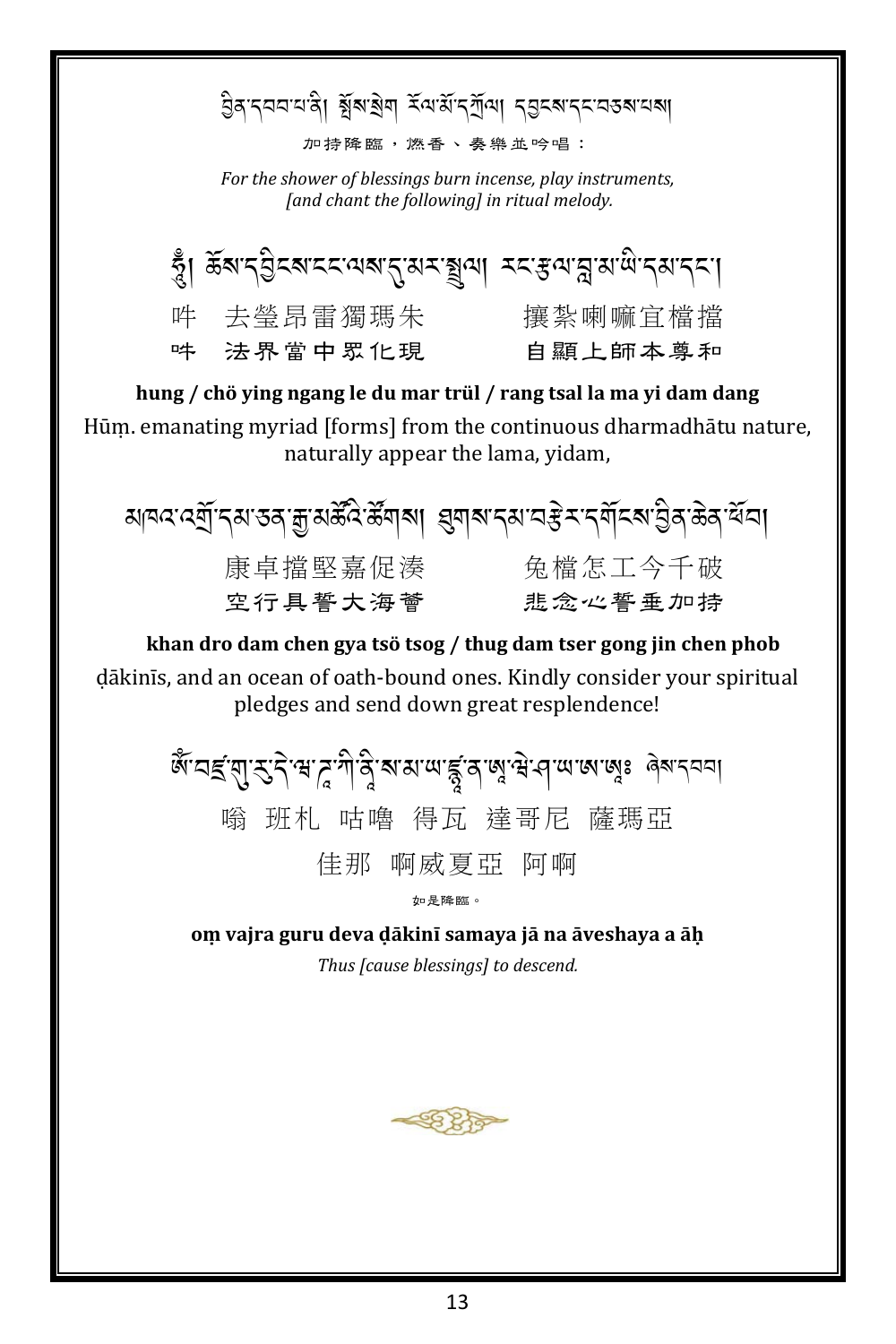### *ร*ุ देशयालै हेट दहेत या अरु दर द्वार देश यञ्जो दार्य ते। 正行--三種禪定及大種生起次第: The main body [of the practice including] the three samādhis and the visualization of the arising stages is as follows: ষ্ঠুঁত্ত্ব। ৰ্ক্তমন্নমৰান্ত্ৰমাৰান্দ্ৰমান্দ্ৰমান্ত্ৰমান্ত্ৰমান্দ্ৰমান্দ্ৰমান্দ্ৰমান্দ্ৰমান্ 吽吽 去南密昧動貝昂 卓拉蔣檔寧怎共 吽吽 諸法無緣空性中 慈愛悲憫念眾生 hung hung / chö nam mig me tong pe ngang / dro la jam dang nying tse gom Hūm Hūm. within the continuous nature in which all phenomena are void and without reference point, I bring forth kindness, compassion, and love for [all] wayfaring beings.

ক্ৰুন্দ্ৰিয়ান্দ্ৰী স্থাৰ বিদ্যালয় জন্ম কৰি বিদ্যালয় 居宜乙給世雷尼 欸漾讓棒浪孫雷<br>種子字「世」 化現出 「欸 漾 讓 棒 浪 孫」 成

gyu yi yi ge hri le ni / e yam ram bam lam sum le

From the causal syllable Hrih [arise] E, Yam, Ram, Bam, Lam, and Sum, [which respectively transform into]

| वहा बागवर क्रुदाञ्चा बुद्धाञ्चेदा। देव क्रेव त्वत्राज्ञीय दे दया ग्री |          |
|-----------------------------------------------------------------------|----------|
| 南咖龍昧去色登                                                               | 仁千雷竹日"饒記 |
| 空風火水地上方                                                               | 珍寶所成勝妙山  |

nam kha lung me chu se teng / rin chen le drub ri rab kyi space, wind, fire, water, earth, and the supreme mountain made of precious jewels.

> से पर शुद्धाय पत्रुत र बया श्रद्धाय दे हैं दुखे पत्र 得瓦那湊貝昧鳥 那湊多傑得瓦入<br>中央多色蓮花中 多色金剛<sup>"</sup>杵~?内

#### te war na tsog peme ü / na tsog dor je te wa ru

At its core is multihued lotus, in the center of which is a crossed vajra. At the hub [of the vaira] is a Bhrūm,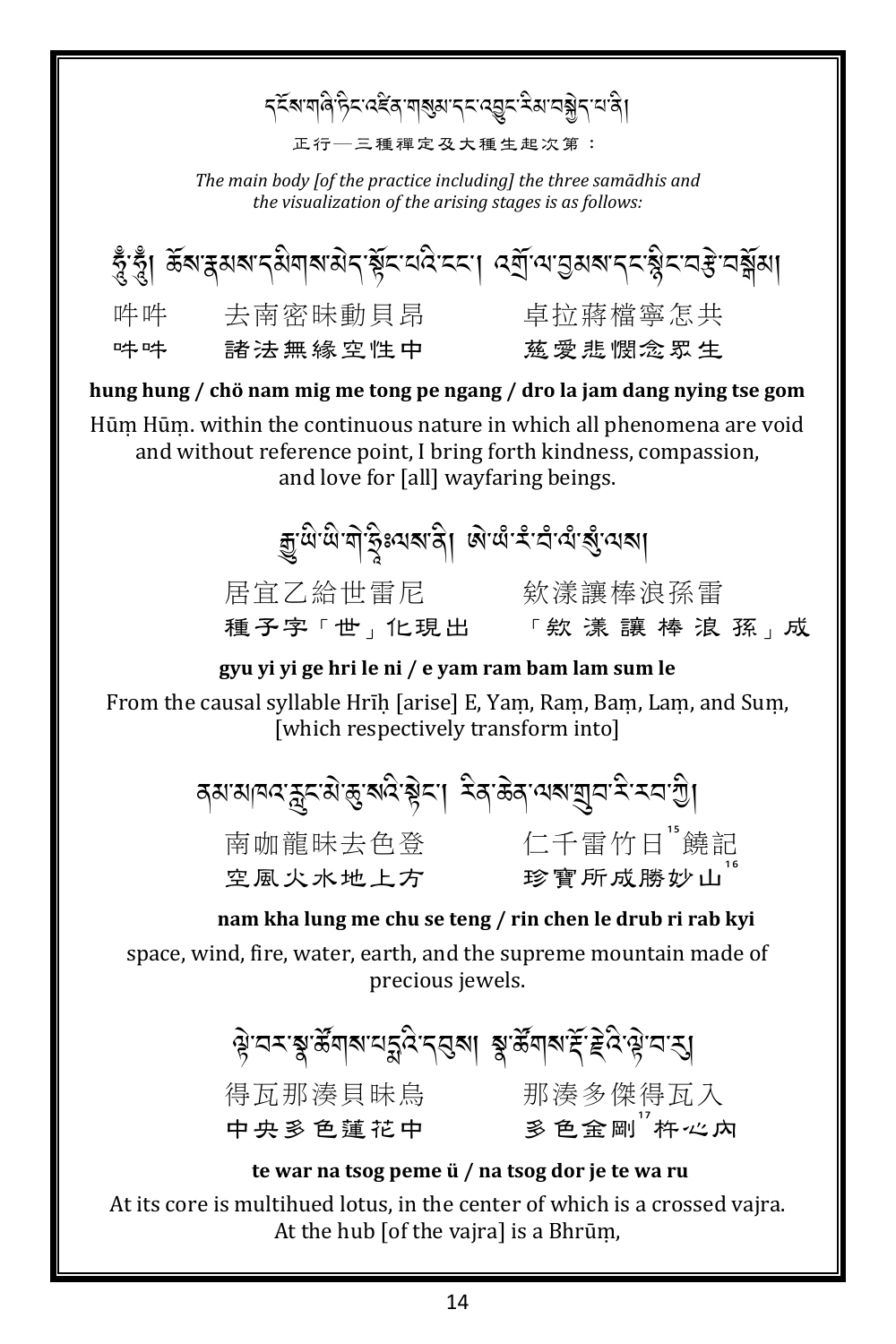|           | ฮู้ :यब देव केव गावय सबाय । अर्कव केन राज सव देन बेन :दयन । |
|-----------|-------------------------------------------------------------|
| 仲雷仁千霞耶康   | 參尼裩滇喔色巴                                                     |
| 「仲」化珍寶無量宮 | 性相具全光燦耀                                                     |

bhrum le rin chen zhal ye khang / tsen nyi kün den ö zer bar [which transforms] into a precious immeasurable palace. Endowed with all characteristics, light raysflare forth from it.

| चङ्जदावदे विद्यः जूथत्रं दावदुर्वतः। श्रुञ्जूलं वर्द्धियुद्धा |         |
|---------------------------------------------------------------|---------|
| 松威叩路勾委囊                                                       | 那湊貝瑪尼得登 |
| 保護之輪圍繞內                                                       | 多色蓮花日月上 |

sung we khor lö kor we nang / na tsog pema nyi de teng Within the surrounding protection sphere, upon a multicolored lotus, sun, and moon,

| 攘日居宜世宜尼   | 永居 違尼貝瑪炯 |
|-----------|----------|
| 己之明覺種字「世」 | 轉成自身蓮花生  |

rang rig gyu yi hri yig ni / yong gyur dag nyi pema jung is my own awareness [in the form of] the causal syllable Hrīḥ. It transforms into myself [appearing] as the Lotus-Born,

|                     | <i>৲্যাম ৰেমম প্ৰিৰ বাবে ৰাম উ</i> ত্তৰ। প্ৰশাসাল <i>য় উ</i> ন্নি বিদ্যালয় কৰি বা |
|---------------------|-------------------------------------------------------------------------------------|
| 噶瑪企貝朗湊間<br>童子白紅"青春樣 | 恰夜多傑兔嘎度                                                                             |
|                     | 右手心間金剛杵                                                                             |

kar mar ji pe lang tso chen / chag ye dor je thug kar tö white [with a tinge of] red, possessing the youthful splendor of a boy. My right hand holds a vaira at the heart.

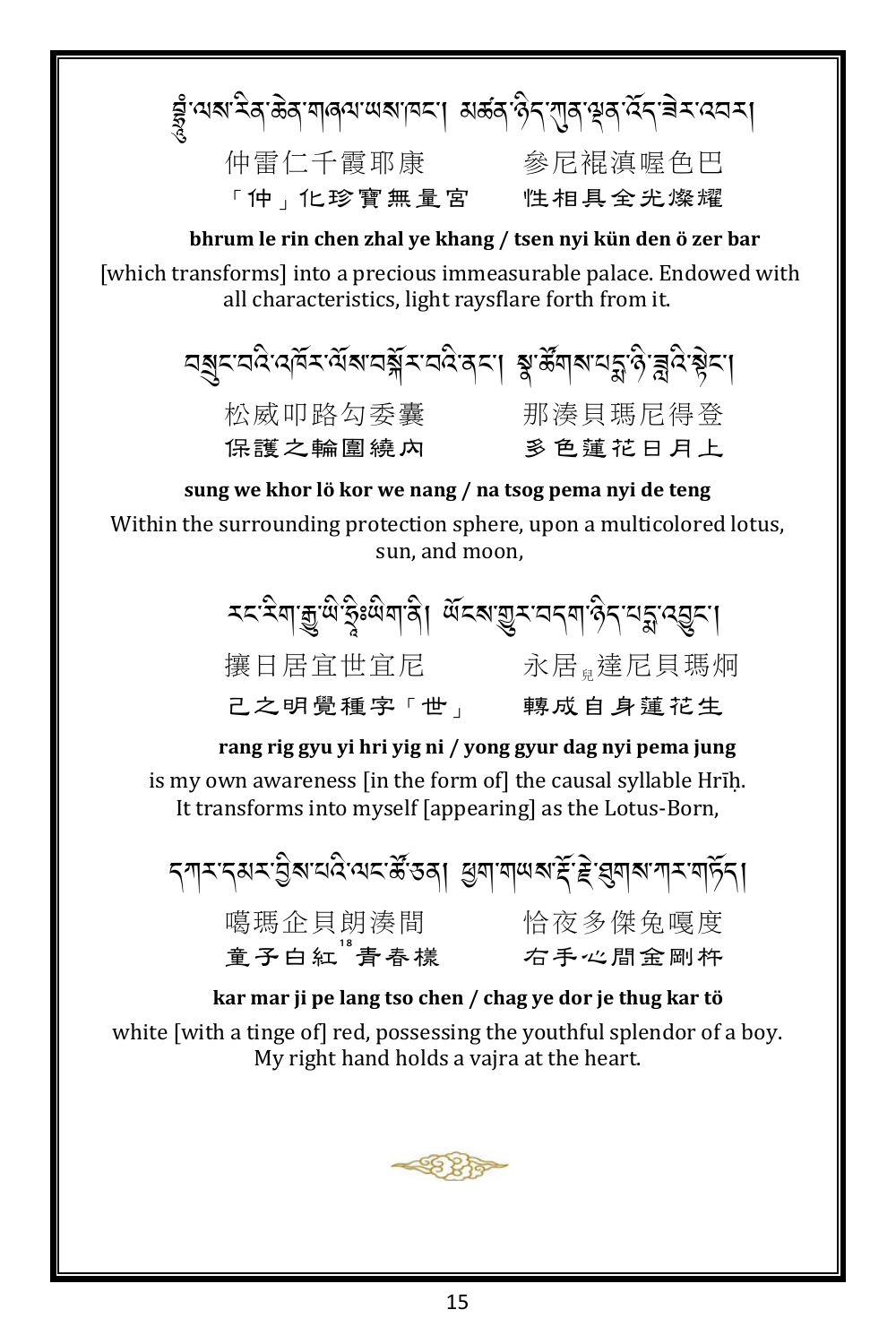|         | য়ড়৶ৼঢ়ড়ৢঢ়ঢ়য়ঀড়য়ৼঀঢ়য়ৗড়ৢৼয়৸৸ড়ৼঢ়৻ড়৸ৼঢ়ঢ়ড়য়৸ঢ় |
|---------|------------------------------------------------------------|
| 緣巴得喔娘夏登 | 童千獨自港瓦難                                                    |
| 左手臍下等印上 | <i>持有</i> 大螺滿甘露                                            |

yön pa te og nyam zhag teng / dung chen dü tsi gang wa nam The left one, placed in equipoise below the navel, holds a skull cup<sup>5</sup> filled with nectar.

**८** अन्यत अर्थ । र अप्रमुख प्रत्य स्वयं स्वयं प्रति।

頂上蓮冠鷹翎與

吾拉貝秀姑卓檔 打那昧龍喔色啜 緞 帶 明 鏡 放 光 芒

### u la pe zhu gö dro dang / dar na me long ö zer thro

My head [is adorned with]a lotus hat, a vulture's feather, silken strips, and a mirror emanating rays of light.

> ৰ ব্লিম্বিম্বন্দ্ৰ্দ্ৰ্ম্ব্ৰ্ম্ম্ভি৷ ৰ্ক্তমাৰ্শ্বিষ্ট্ৰ্ম্ব্ৰ্ম্ব্ৰিম্ব্ৰ্ম্ম্ব্ৰ 撒喔悲檔搭瑪記 去故瀑千聽噶拿 身穿撒哦"長袍與 紅絲法衣藍咒衣

za og ber dang dar mar gyi / chö gö phö chen thing ga nab I am robed in a brocade cloak, red silken dharma robes, and a blue gown.

য়ৢঌ<sup>੶</sup>৲৲ৼৢঀঀ৾৾৽ঀয়৽য়য়য়ৣ৻৸৾য়ৼ৾৴য়য়৾য়৸৸য়৾য়ৼড়ৢ৾৾৽য়ৣ৾৽ৼড়ৢ<sup>৻</sup>ৼৣ৸৶ড়ৼৢয়৾ 色吉堅恰那湊怎 年檔恰霞姑給嗽 耳與手足腰頸等 種種金飾美莊嚴

nyen dang chag zhab gül ke sog / ser gyi gyen cha na tsog dze Various golden ornaments adorn my ears, hands, feet, neck, and waist.

*हॅ हे* ब्लैज युदःदर्शन् र्हुवः चलु्यात्रा अक्षत्राह्मद्वार्यवाद् से याञ्च्यात्रञ्जन्त्रा 多傑基中精促秀 千空緣獨怎宋振 **余剛跏趺威嚴坐** 左腋下舉三ヌ戟

dor je kyil trung gying tsül zhug / chen khung yön du tse sum dreng I am majestically poised in the vajra position, with a trident held in the crook of my left arm.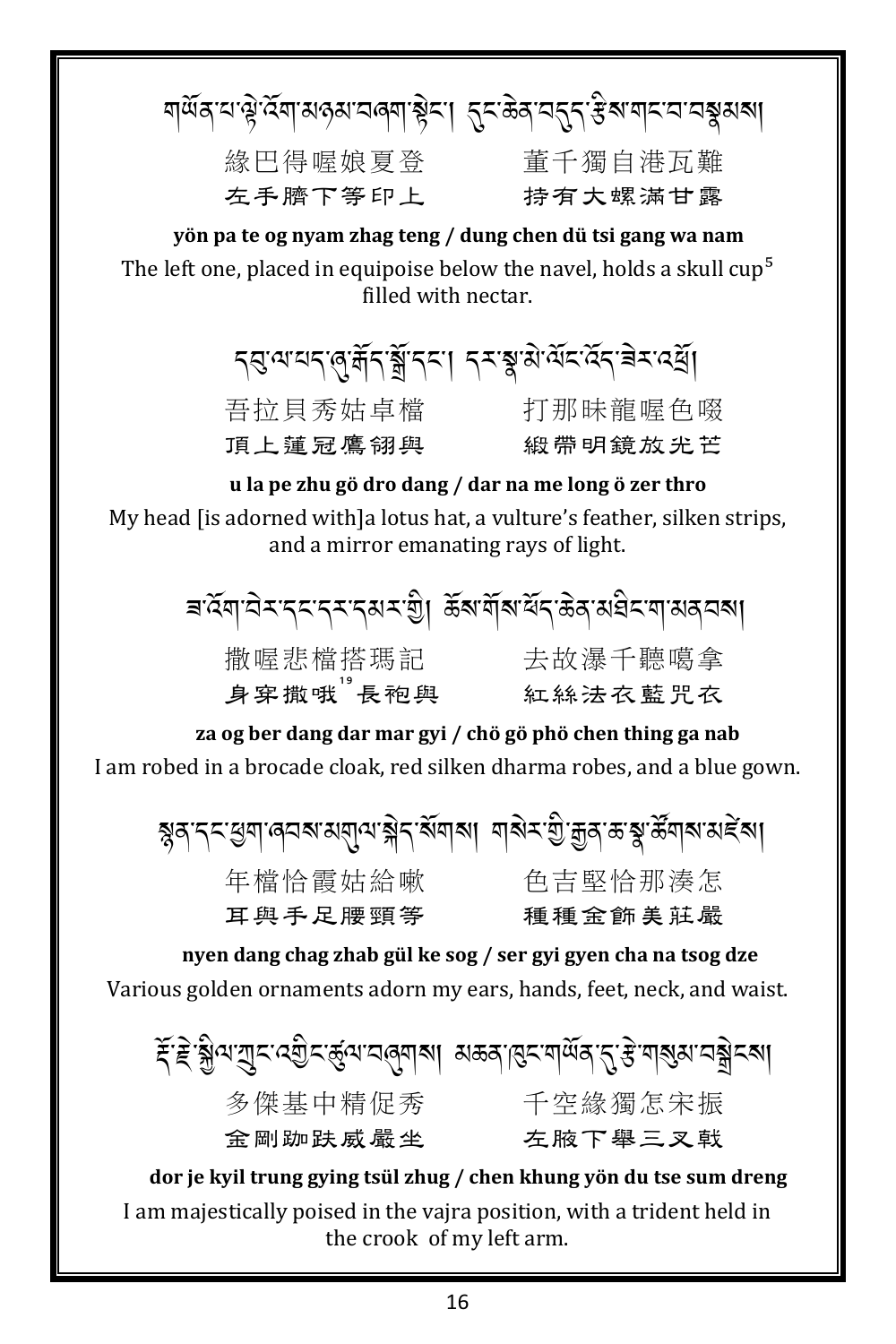त्त्रं र तुर्भेद सेद देवाब वर्षे दया अर्क्ष्य वक्कुत दयत्व आवत् त्युं दया

周圍 菟 稱 四 部 和

叩獨兔琛日習檔 參傑巴我康卓檔 八相、勇父、空行和

khor du thö threng rig zhi dang / tsen gye pa wo khan dro dang [I am surrounded by] a host of Thötreng [Tsal's] four classes, the eight manifestations [of Guru Rinpoche,] spiritual heroes, sky-dancers,

ঘীনন্দৰেশ্বস্তুনইশৰাৰাৰতৰা ভ্ৰমষ্ট্ৰৰান্মীনাৰাৰাঞ্জন্মৰাৰাণা 更檔嘎送者巴借 恰真之罷大吾撒 信差、護教、傲慢神 觀如濃雲密雨佈

ging dang ka sung dreg pa che / char trin trig pa ta bur sal servants, dharma guardians, and haughty spirits, gathering like rain clouds [in the sky.]

देख्या वाराय विद्युक्त अर्था । बाराय संवाद्य विद्यालय क्षय 得搭撒威拉南記 固頌兔雷喔觸貝 如此所觀諸天眾 從身語意放光明

de tar sal we lha nam kyi / ku sung thug le ö thrö pe

From the body, speech, and mind of the deities visualized in this way, light shines forth and invites the lama, [who is the embodiment of] the three roots.

|         | भ्रॅञुव द रूपव स्नैद अङ्गवह्रुवा <i>ह</i> गङ्गब्रुव स्नैद्र देख वर्षेत्रा |
|---------|---------------------------------------------------------------------------|
| 洛努昂牙林秋内 | 紮頌喇嘛堅掌丅                                                                   |
| 西南拂塵勝洲處 | 三根上師迎融入                                                                   |

lho nub nga yab ling chog ne / tsa sum la ma chen drang tim to come from the supreme continent of Cāmara in the southwest. [The lama then] dissolves [into me.]

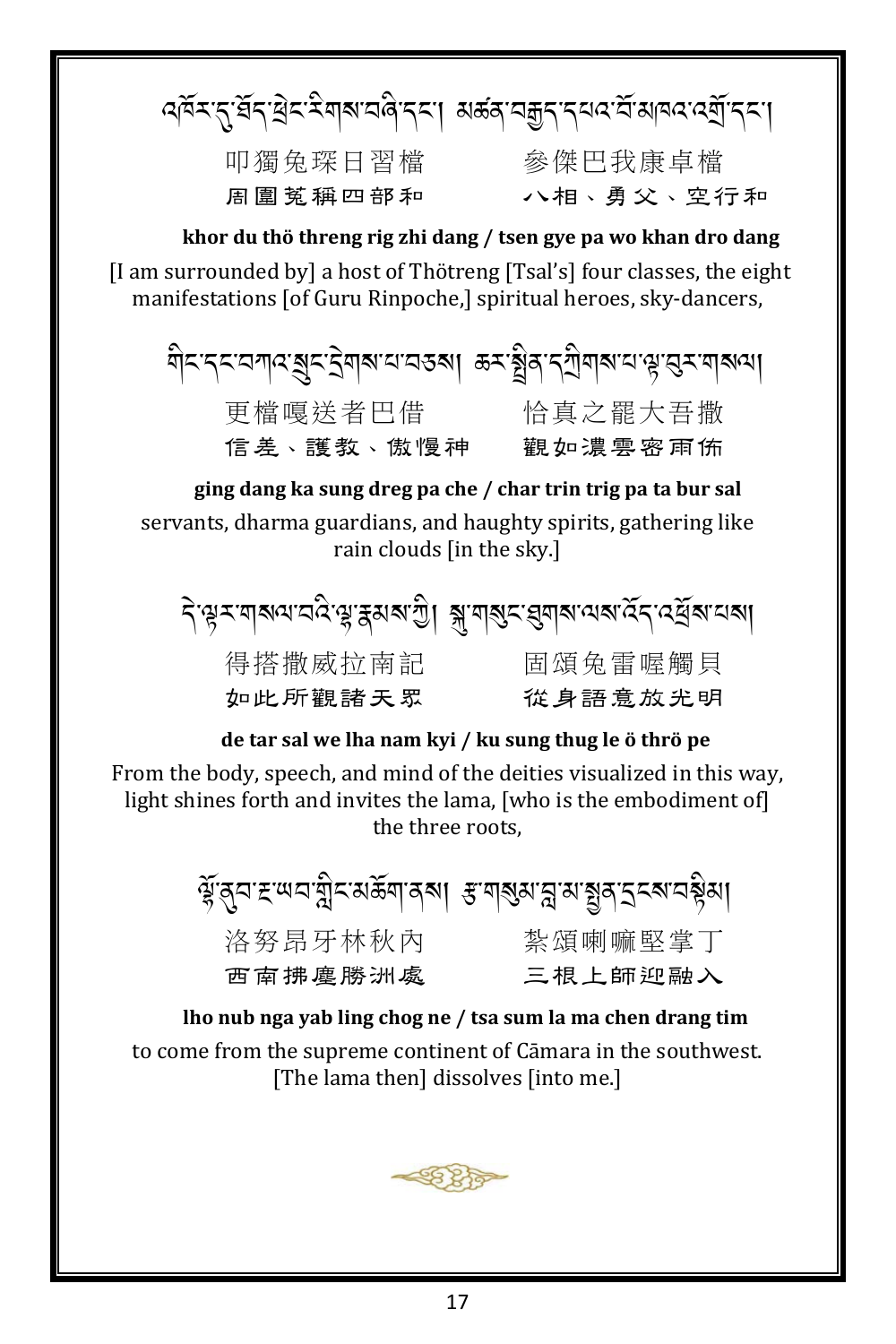য়ৄঀ৾৾ৼৢৼ৶৸ৢ 迎請: Invitation:

| স্ত্ৰী প্ৰয়ন্ত্ৰ জিৱা প্ৰয়োগৰ প্ৰয়োগৰ স্থান প্ৰয়োগৰ |               |
|---------------------------------------------------------|---------------|
| 吽 鳥堅幽吉怒江滄                                               | 貝瑪給薩東播拉       |
| 吽 鄔金國土西北隅 <sup>"</sup>                                  | 蓮 花 花 莖 蓮 蕊 上 |

Hung / or gyen yül gyi nub jang tsam / pema ge sar dong po la Hūm. in the northwest border of Oddivana, in the pollen heart of a lotus,

| অ'ঝৰ্ক্ক'ঝৰ্ক্কিন্'ণী'ৰ্ব্ৰ্হক'যুন'নক্কিমা মন্ন'ৰ্য্ন্ত্ৰ্ৰ'নাৰ্ব্ৰ'ৰ্জ'ন্মনাৰা |               |
|---------------------------------------------------------------------------------|---------------|
| 揚參秋格問竹涅                                                                         | 貝瑪炯內謝素札       |
| 證 得 稀 有 妙 成 就                                                                   | 名 聲 厝 大 蓮 花 生 |

yam tsen chog gi ngö drub nye / pema jung ne zhe su drag you attained the marvelous most excellent accomplishment. Renowned as the Lotus-Born,

ৰ্ঘমন্ত্ৰসমৰ মানৱৰে মুখবয়স্থাৰ। উদ্ক্ৰিয় প্ৰবেশ য়ন্ত্ৰসা

叩獨巴我康朱勾 切記傑速達洛企 勇父空行周圍繞

願能如您修學故

### khor du pa wo khan drö kor / khye kyi je su dag lob chir you are surrounded by a retinue of male and female sky dancers.

As I practice, following in your footsteps,

ট্ৰি'গ্ৰীৰ নক্ষ্ম খ্ৰীৰ মানীৰ প্ৰাৰম্ভিত নামৰ বি 今吉拉企謝素嗽 班扎 薩瑪雜 祈請降臨賜加持 班札 薩瑪雜

jin gyi lab chir sheg su söl / vajra sa ma ja I pray you will come here to bestow your blessings. Vajra Samāja.

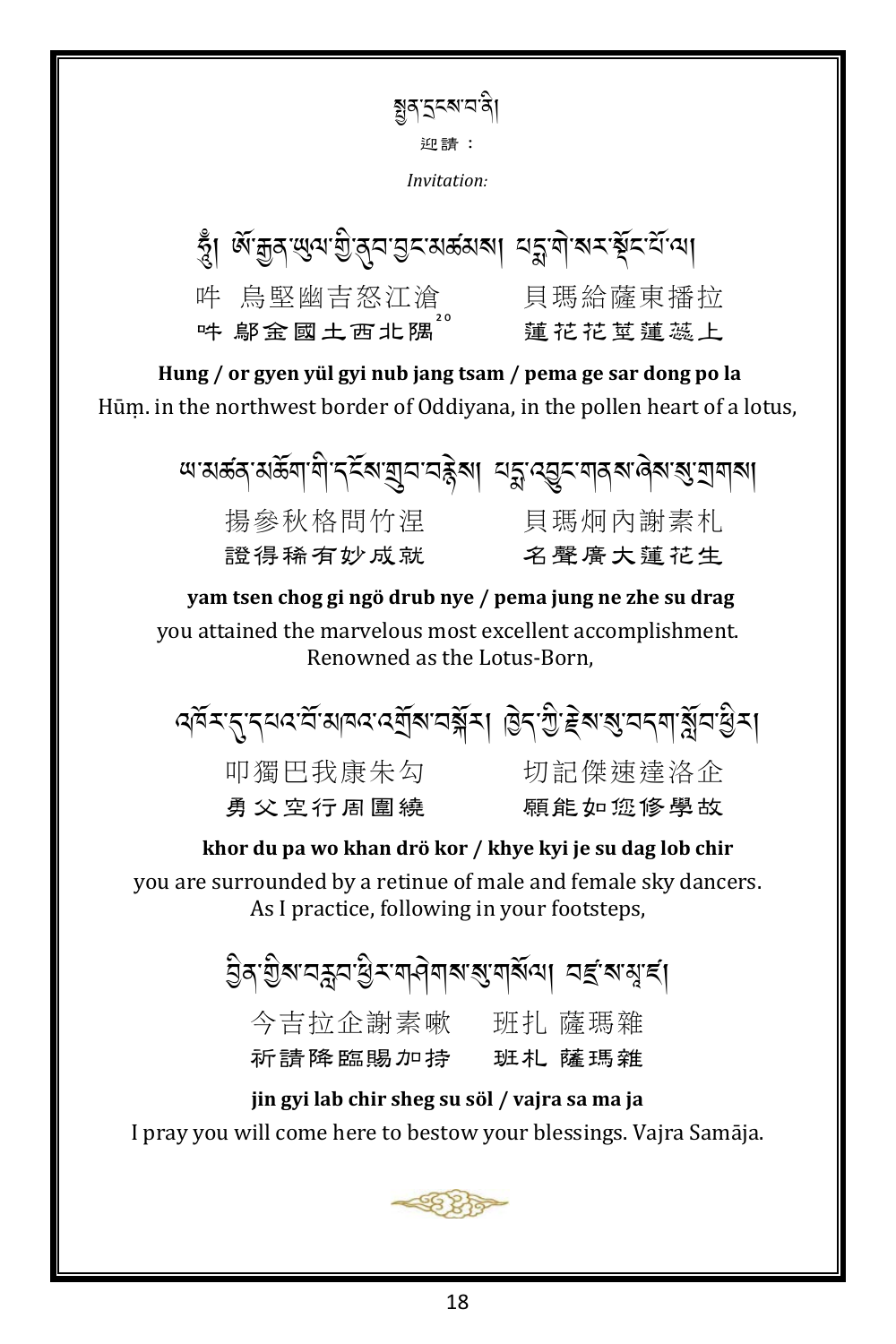### <u></u>द्भाबाबुषाबॅल्यलेन्डुबाद्ब्ब्यादाते।

祈請安住並頂禮:

Request to remain and paying homage:



Hūm. please remain on this delightful seat in the center of this resplendent and wondrous palace.

| <u> নব্</u> মাতমার্শ্লীমাৰ্শ্বমাৰ্দ্দান্ত্রীৰা ইন্দ্রীপ্রন্থিত্রী ক্রিয়া নত্রীবৃ |         |
|-----------------------------------------------------------------------------------|---------|
| 達架勾孫檔哇宜                                                                           | 獨涅陸朱恰記喔 |
| 吾等清淨之三門                                                                           | 化塵數身歸命禮 |

dag chag go sum dang wa yi / dül nye lü trül chag gyi-o Emanating bodies equal to the number of atoms in the world, we pay homage with faithful body, speech, and mind.

> ষামাত্ৰাটুম্বুৰা অ'টামুৰ্ক্টঃ ম্ৰাটুৰ্ক্টফি 薩瑪亞 帝岔練 阿地布后 札地匝后 samaya tiştha lhan / ati pü hoh / pratīccha hoh

> > ষ্ট্ৰিকশাৰ্মনমন্দিৰ্বিক্ষইনমৰী।

外、内、密及真如供:

Outer, inner, secret, and suchness offerings:

হ্ব। মৰ্ক্ৰন্'ৰ্শ্ব'ৰ্নৰম'নৰীম'মণ্ট্ৰম্'ৰ্শ্বৰ্শ মন'মীই'ন্ন'ৰ্ম'ৰ্ম'ন্ন'। 瑪昧哲檔霞色檔 吽 卻雲霞西美豆布 吽 供水濯水花薰香 油燈塗香與供食

hung / chö yön zhab sil me tog pö /mar me dri dang zhal ze dang Hūm. I offer water to drink, water to bathe the feet, flowers, incense, oil lamps, scented water, food,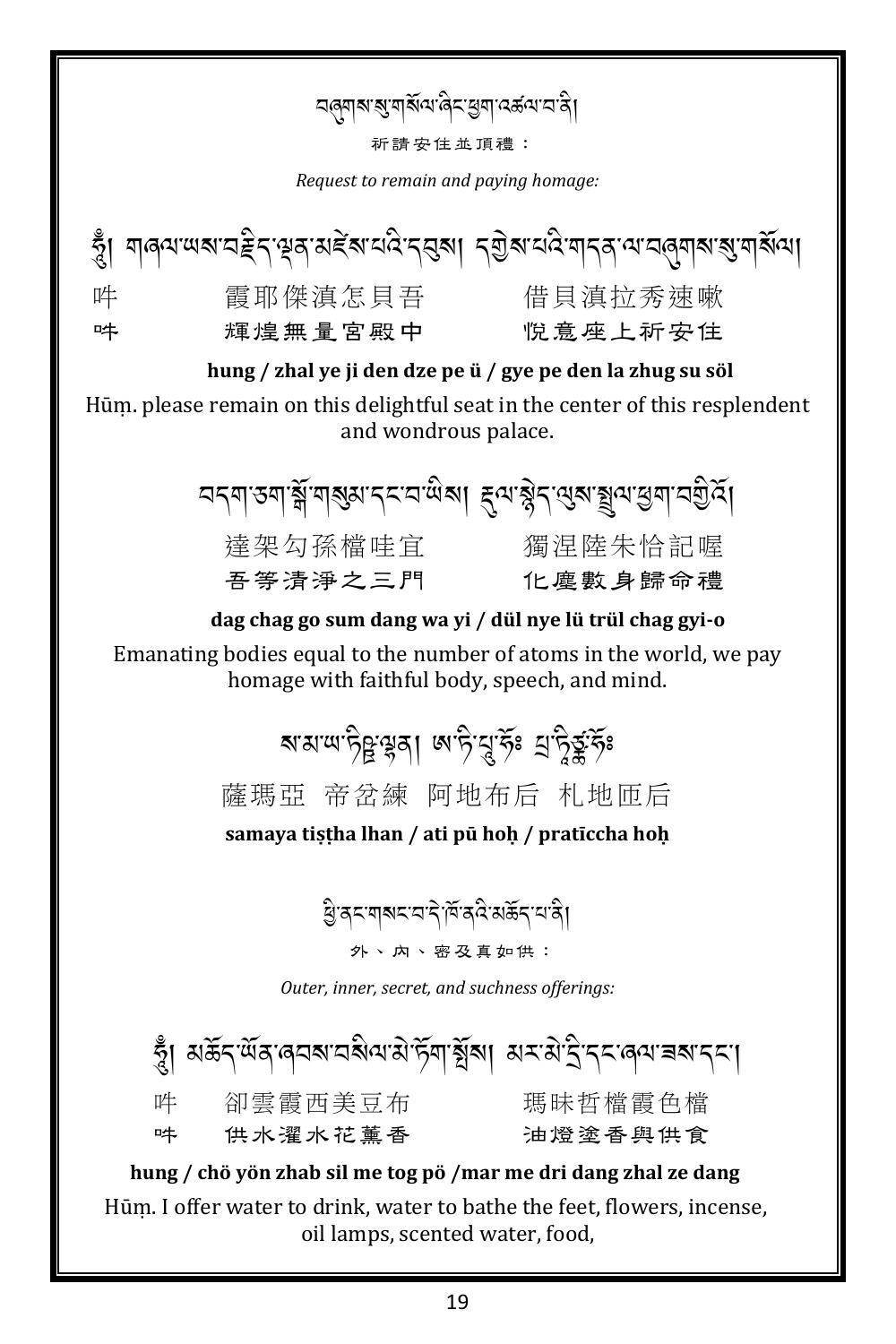*ह् दुदर्भित्यसे*विरुक्किन् यादसुत्या

### 盎董柔目卻巴布 螺鼓音樂獻供養

nga dung röl mö chö pa bül

and music such as that of drums and conch shells.

*इ* অক্সব্ৰহ্ম ইয়ে এই প্ৰত্য আৰু বিত্ৰা বিদ্যাপন। 紮借洞加悶吉秋 - 居間加為饒大檔 八本千合勝藥物 因緣和合之惹大

tsa gye tong jar men gyi chog / gyu kyen jar we rakta dang

I offer supreme medicine of the eight root and a thousand subsidiary ingredients, rakta formed of causes and conditions,

> *ব*'শ্বিহ'ক্কুৰ্'শ্বৰ্মৰ্ক্ষ<sub>্</sub>য'ব্বেন্ম| 扰玲間淔卻巴布

嚴飾食子獻供養

ba ling gyen den chö pa bül and an embellished torma.

亞韻紐就噶得秋 內敦得動連記借 父母等入勝喜樂

了義空樂俱時生

yab yum nyom jug ga de chog / nge dön de tong lhen chig kye The Yab-Yum union is the greatest bliss, [symbolizing] the absolute truth -innate bliss and emptiness.

য়৲ড়ৢ৲য়ঌ৾ঽৼঀড়৶৶য়ৼয়য়য়

昧炯卻巴謝素嗽 敬請宴用勝妙供

me jung chö pa zhe su söl Please accept this wondrous offering!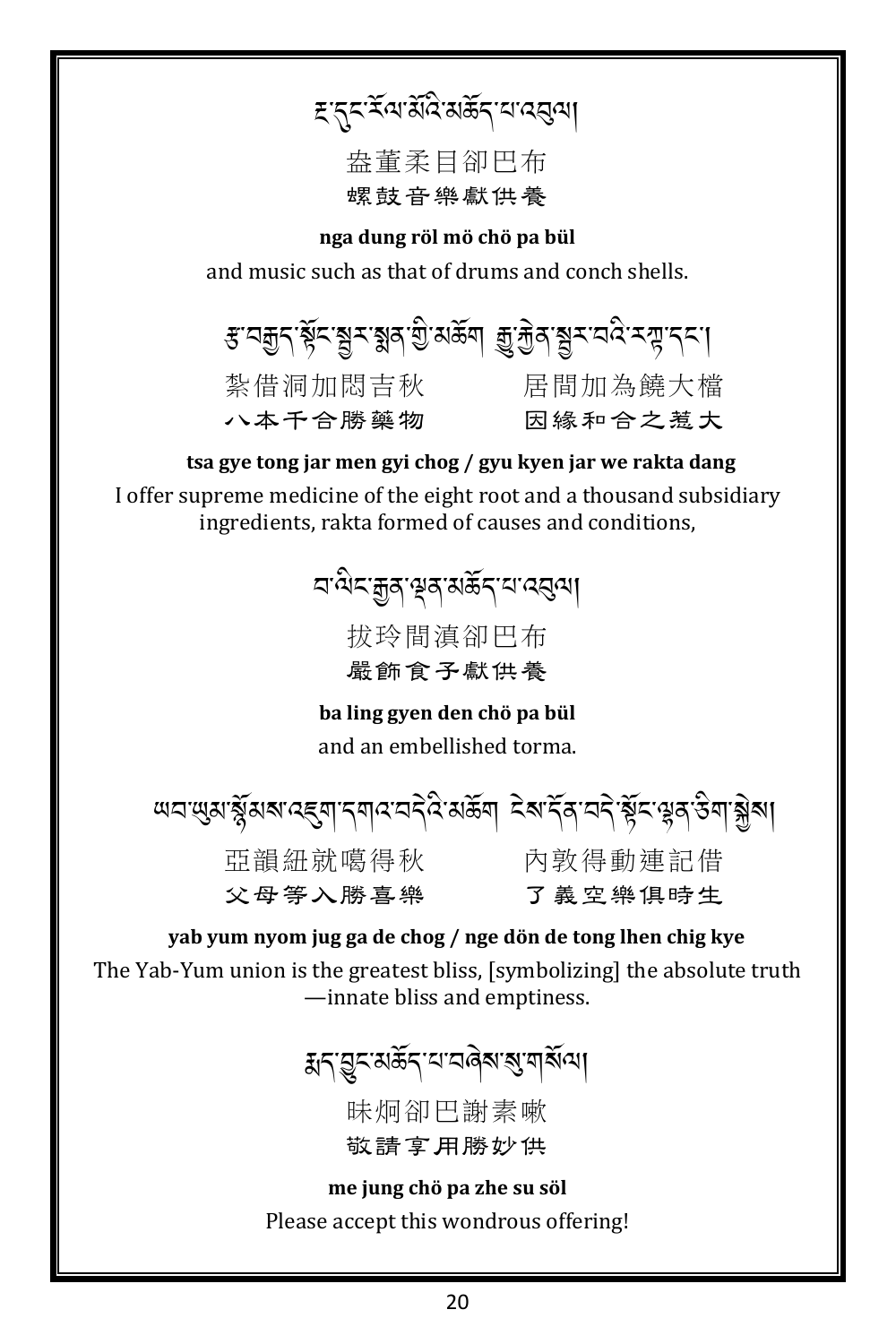ন্দ্রী বঁহী। প্রদ্বী স্থান্দ্রু, বাড়ী বুরু, প্রাই, বিন্ন বুরুনে স্থান্দ্র ক্ষী মন্বুনন্দ্রিষ্টিঃ <mark>অ</mark>ত্ত্বেশ্বাত্ম্বীমন্বুম্ব্রন্থাই ইঃ নিম্মক্তন্য A 阿岡 巴當 布貝 都貝 阿洛給 更得 內威爹 夏打 布雜后 本匝 阿密大 瑪哈饒大 瑪哈巴林大 卡嘻 阿努饒噶亞密 瑪哈木札 布雜 后 如是供。

**arghaṃ / pādyaṃ / puṣpe / dhūpe / āloke / gandhe / nevidya / shapda pūja hoḥ / pañca amṛita mahā rakta mahā balingta khā hiḥ / anurāgayā mi mahāmuḍra pūja hoḥ** *Thus offer.*

> নৰ্শ্নসং 讚頌: *Praise:*

খঁ। স্বম্পিমশ্বীম্পান্নমান মুক্তি প্ৰায়ন্ত্ৰণ কৰে বি A Contract of the contract of the contract of the contract of the contract of the contract of the contract of the contract of the contract of the contract of the contract of the contract of the contract of the contract of .<br>.<br>. 嗡 囊行東拉東行囊 拉昧固拉恰擦度 嗡 顯而空且空而顯 讚歎頂禮上師身

**om / nang zhing tong la tong zhing nang / la me ku la chag tsal tö** Oṃ. homage and praise to the guru's body, appearing yet void, void yet appearing!

জ্বঃ শ্রমাস্তিহস্কুঁহস্পেইবার্ম স্লার্মান্ত মান্ত মান্ত মান্ত মান্ত বিদ্বা .<br>.<br>. .<br>.<br>. 啊 札京東拉東行札 拉昧頌拉恰擦度 啊 聲而空且空而響 讚歎頂禮上師語

**ah / drag ching tong la tong zhing drag / la me sung la chag tsal tö** Āḥ. homage and praise to the guru's speech, heard yet void, void yet heard!

 $\tilde{\tilde{z}}$ । ৡ̃<`ଜ଼ି<`ন্মৰ্শন্যমান্মৰ্শিক্ষিত্ৰ' স্ত্ৰীৰ্শিক্ষিত্ৰৰাত্মৰ্শনেষ্ঠূ $\tilde{\gamma}$ । .<br>.<br>. .<br>.<br>. 吽 東行撒拉撒行東 拉昧兔拉恰擦度 吽 空而明且明而空 讚歎頂禮上師意

**hung / tong zhing sal la sal zhing tong / la me thug la chag tsal tö /** Hūṃ. homage and praise to the guru's mind, void yet clear, clear yet void!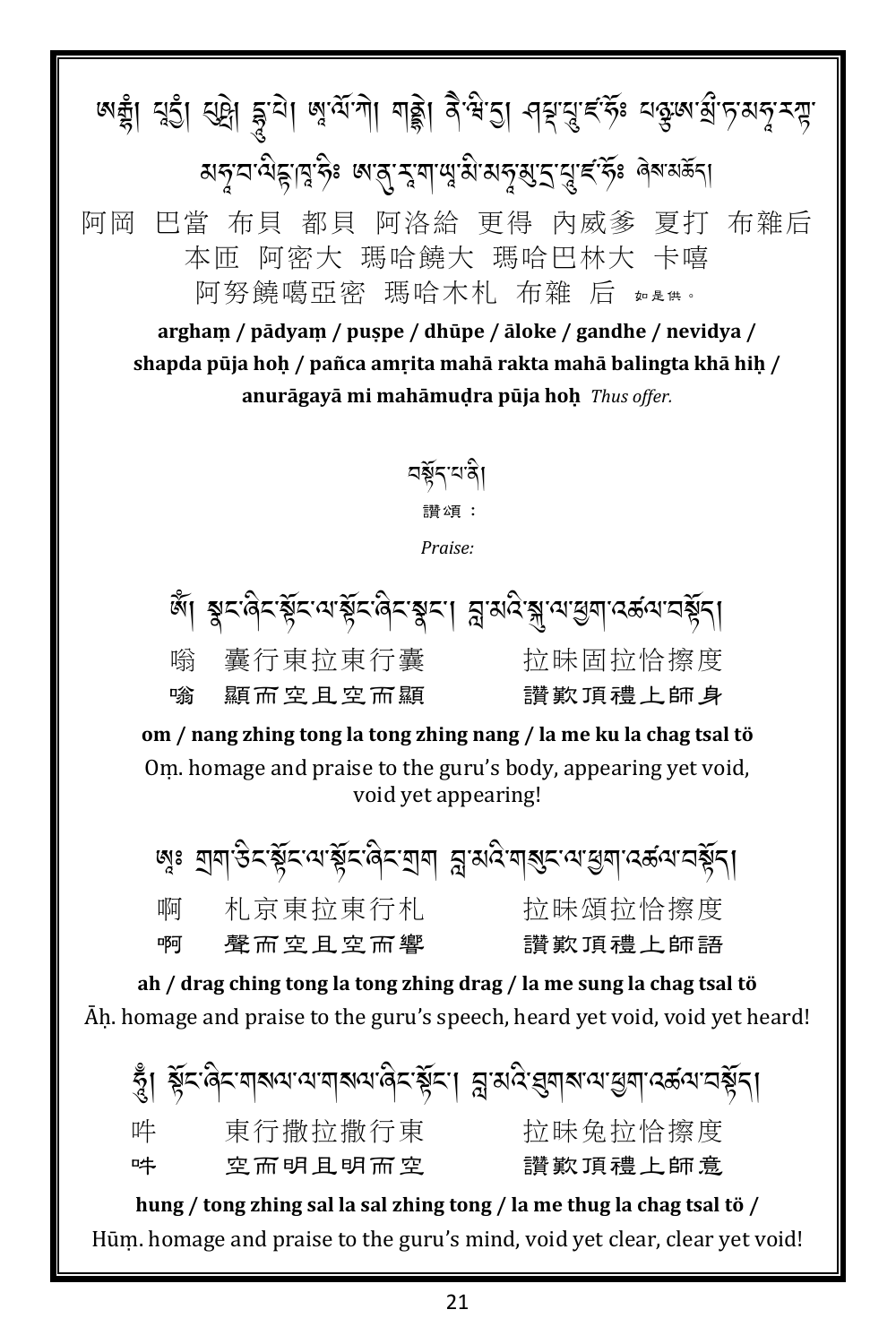**雲滇踏耶忙瓦卻 琛雷卓瓦獨拉度** 您具無邊之功德

調伏眾生事業讚 如是讚頌已,

#### yön ten tha ye nga wa khyö / thrin le dro wa dül la tö

Praise to you, who is endowed with infinite attributes and trains beings with enlightened deeds! Thus praise.

*বৰ্*ববন্ধুৰত্নবি।

誦 咒 勸 請:

**Exhortation of the Magic Sentence:** 



hung hung hung / nang wa tham che la me ku / dö ne drub pa a la la

Hūm Hūm Hūm. all appearances are the guru's form. primordially existing; how incredible!

য়৸৸য়য়য়ৼঽ৴য়৸ড়৸৶ৼৗ৾ড়ৼয়৸ৼ৴ঀ৸৸৸৸৸৸৸

| 札巴堂借拉昧孫 | 龍昂耶昧拿得楊 |
|---------|---------|
| 一切音聲上師語 | 風咒無別那達音 |

drag pa tham che la me sung / lung ngag yer me na de yang All sounds are the guru's speech; indivisible wind and mantra is the sound of nada.

> 真豆堂借拉昧兔 耶內去姑嘎內達<br>一切憶思"上師意 本初法身本來淨

dren tog tham che la me thug / ye ne chö kur ka ne dag All thoughts are the guru's mind, originally pure within primordial dharmakāya.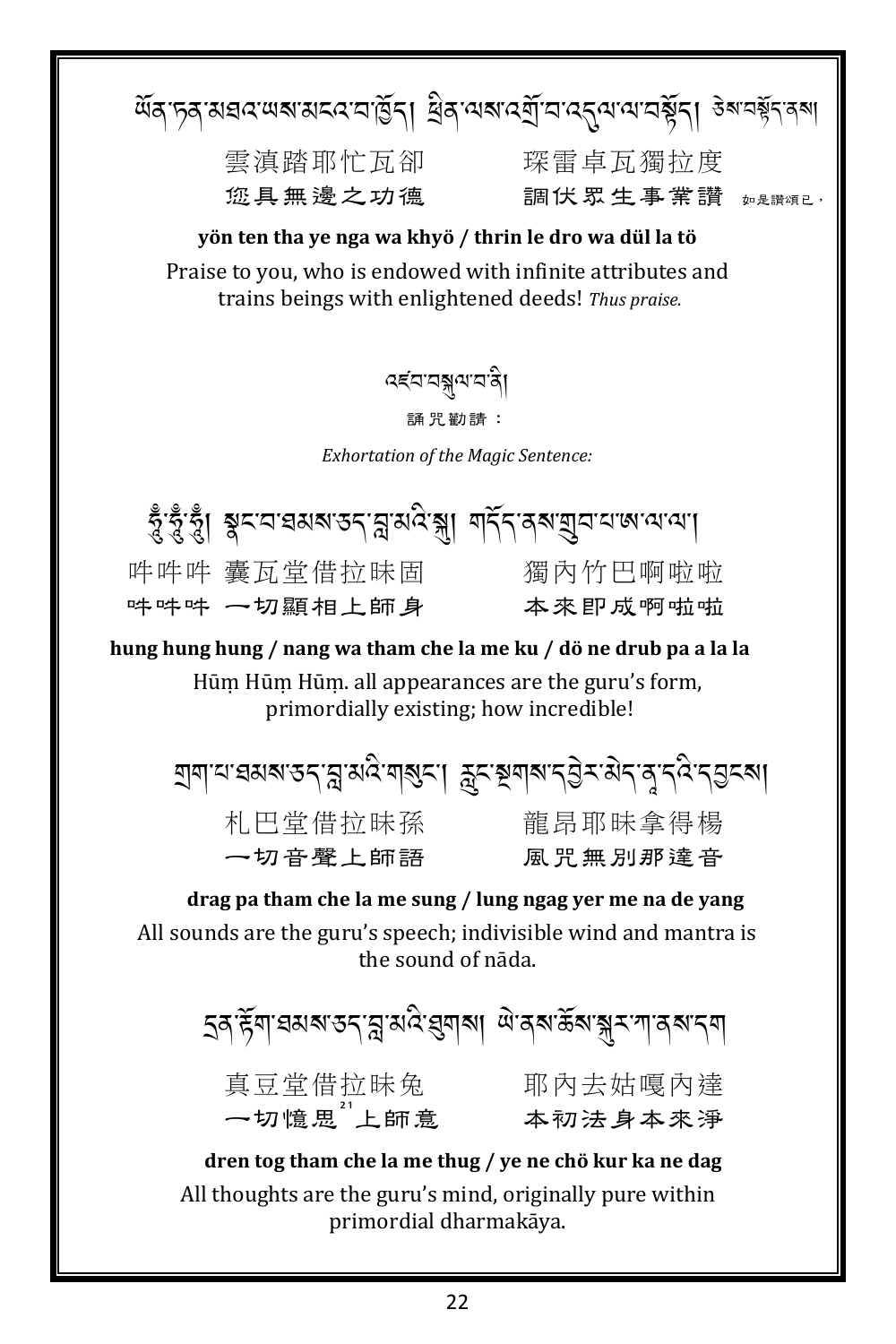## ষ্ট্ৰনশৰ্থম বৰ্নে শ্ৰু মন্ত্ৰশ্বৰ্শ বুৰি নৰ প্ৰেন্দ্ৰ বিদ্ৰোপন কৰা

東孫雜記攘札卓 朱貝卓為敦傑星<br>**三千<sup>2</sup>聲響即咒音 放光利益諸**眾生

### tong sum dzab kyi rang dra drog / trö pe dro we dön je shing

The billion-fold universe proclaims the natural sound of the mantra.<sup>6</sup> By sending out [rays of light,] the purpose of transient beings is accomplished;

> <u> নম্বুৰাৰ ৰা</u>জ্যোত্ৰীয়ানন্দে বেট্টিনা 杜內韻吉咖拉企 收攝匯入母虛空

dü ne yum gyi kha la khyil

by gathering it back, it merges with the space of the mother.

| য়য়য়৸য়ৼৼ৻ৢৼঽৗৢৼ৻ড়ৼৼ৻য়য়৸৸য়য়৸৸ৼ৻ৼ৻৻ড়ৢ৻য়৻য়ঢ়ৼ৻ৼৄ৻ |         |
|-----------------------------------------------------------|---------|
| 瑪撒拔獨借經共                                                   | 瑪竹巴獨米當翁 |
| 未明之前觀且修                                                   | 未成之前不棄捨 |

ma sal bar du kye ching gom / ma drub bar du mi tang ngo Visualize and practice until clarity is achieved. Do not stop until accomplishment is attained.



om āḥ hūm vajra guru padma siddhi hūm

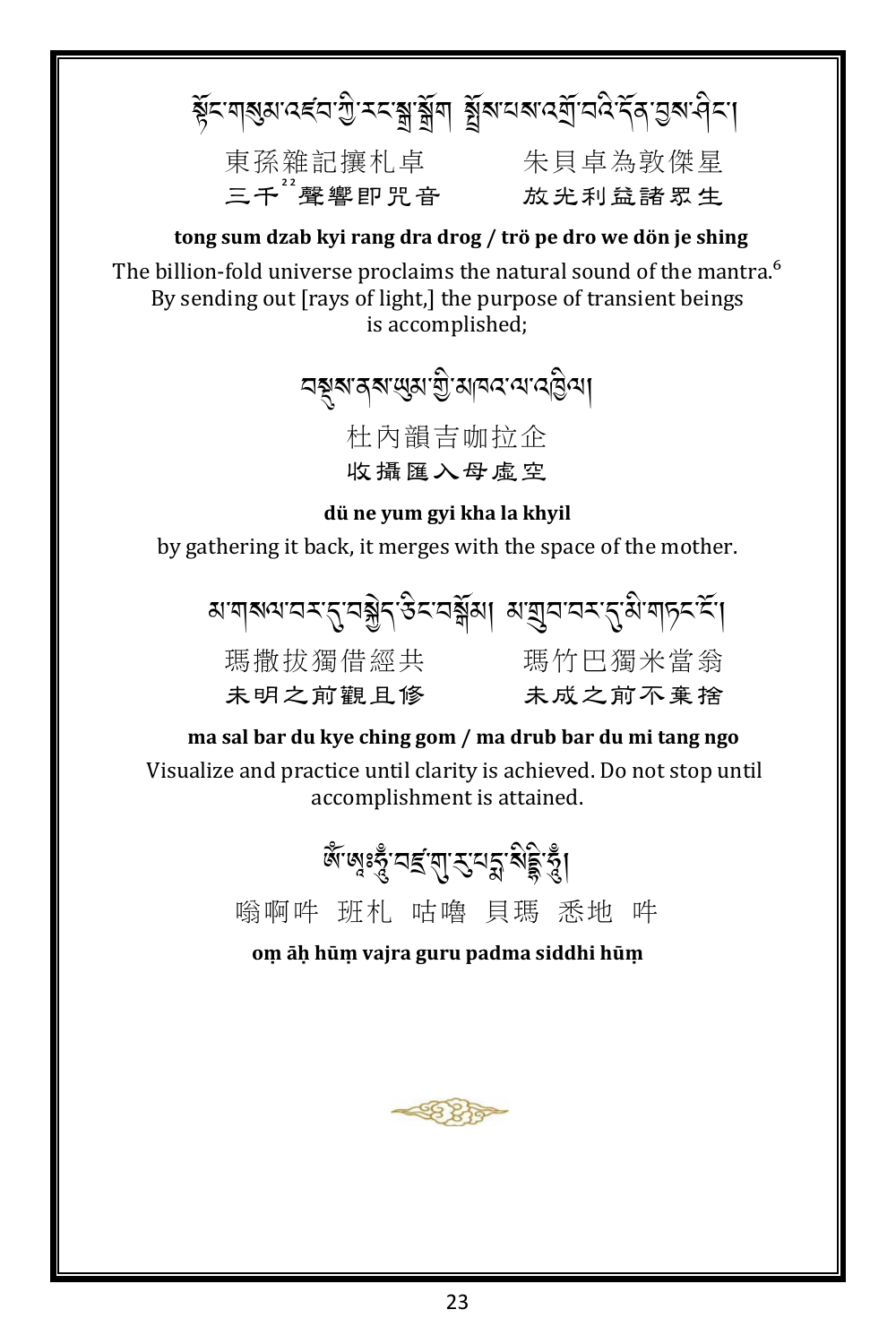### ৰিম'নমন্ত্ৰীৰ'ৰ্ষন'ৰ্ষমন্ব'ৰ অধ্যাত্মৰা

如是持誦。若欲持誦菟稱咒及世瑪咒:

*Thus [recite the mantra] and, if you wish, also recite the Thröthreng Tsal and Hrīma [mantras.]*

菟稱咒:

嗡啊吽 班札 咕嚕 貝瑪 菟稱匝 班札 薩瑪亞雜 悉地帕拉 吽 啊

*Thröthreng Tsal Mantra*

#### **oṃ āḥ hūṃ vajra guru padma thrö threng tsal vajra samaya ja siddhi phala hūṃ āḥ**

世瑪咒:

嗡啊吽 班札 咕嚕 貝瑪 菟稱匝 班札 薩瑪亞雜 悉地帕拉 吽 啊 世瑪 哈日匿撒 饒雜 世亞茲大 信信 雜雜

*Hrīma Mantra*

**oṃ āḥ hūṃ vajra guru padma thrö threng tsal vajra samaya ja siddhi phala hūṃ āḥ hrīma hari nisa raja hrīya citta hring hring ja jaḥ**



### ക്শৰ'ङ्कर' আৰু স্মান্ত বি'আ

以甘露、惹大灑薈供物:

*Sprinkle amṛita and rakta on the feast substances.*

 $\tilde{\tilde{z}}$ । মনজিন্দুন্দ্ৰ'ন্দ্ৰাৰাশাৰ্মা নাৰ্দ্ৰ'নেৰ্দ্ৰৰাজ্যৰ ক্ষম স্ক্ৰীয়ে। .<br>. 吽 攘尼拉宜兔嘎內 讓漾抗觸湊怎將<br>吽 自身本尊之心間 現「讓 漾 伉」淨 現「讓 漾 伉」淨供物

 **hung / rang nyi lha yi thug ka ne / ram yam kham thrö tsog dze jang** Hūṃ. I arise as the deity. From my heart, Raṃ, Yaṃ, and Khaṃ emerge and purify the feast substances.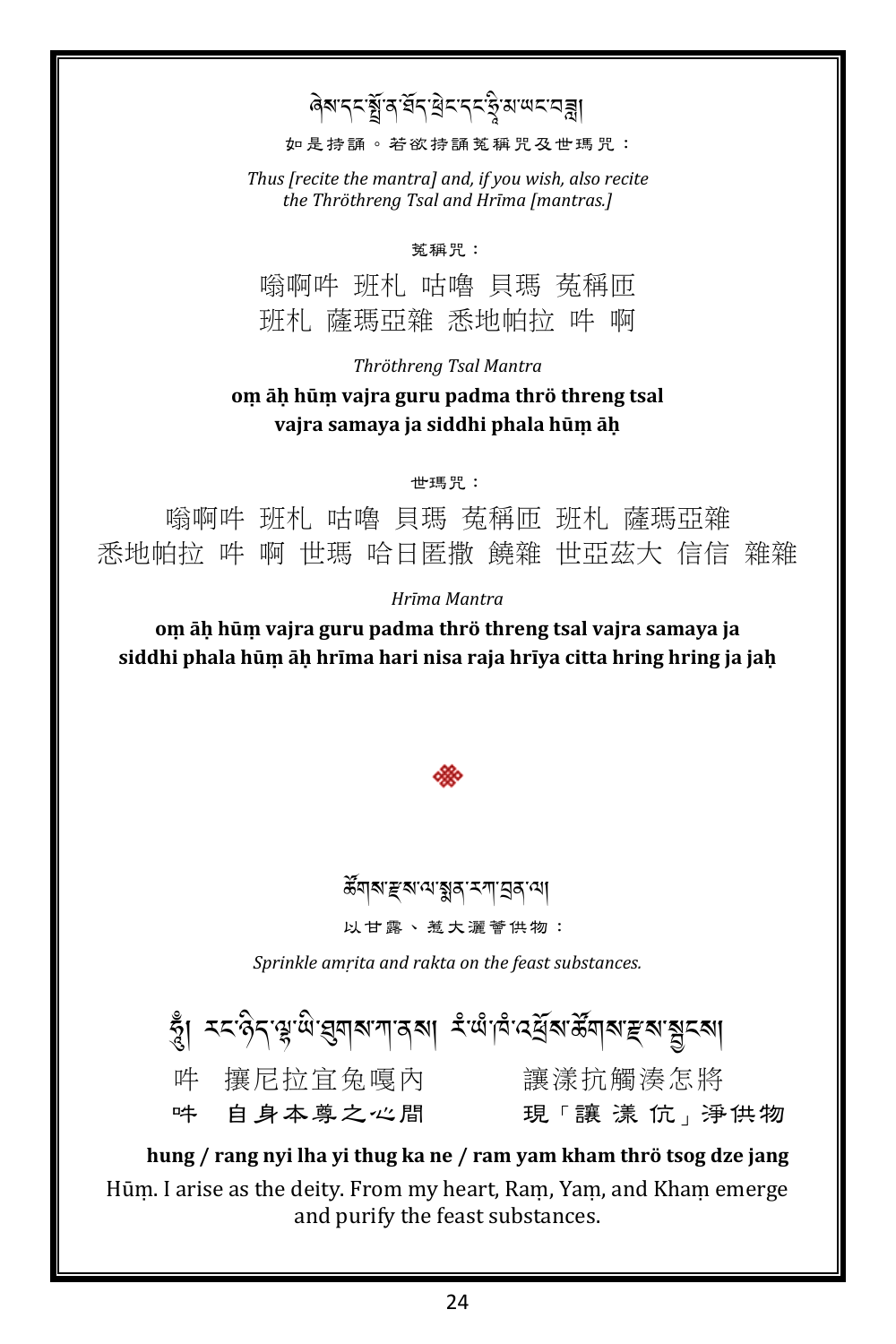জ্ঞাঃ দুঁ: বৃত্ত পূঃষ্টুঃ বৃশ্ব ব্রমব্যমন্ত্র শ্বীষা মন্ত্র ই ব্যবস্তু ব্য 嗡啊吽擋哈后世 嘎瑪聽朱獨自居<sub>児</sub> 「嗡 啊 吽」及「哈 后 世」 顯白紅藍成甘露 om ah hum dang ha ho hri / kar mar thing trö dü tsir gyur White, red, and blue Om, Ah, Hum, and Ha, Hoh, Hrih issue forth

and transform the substances into nectar.

জেজেঃরুঁত্বস্থিঃ অন্যান্তম নইনা 嗡啊吽哈后世 三次。

om äh hūm ha ho hrīh Recite three times.

*ॸ*ॸॱय़ॕॱॺॾॕॸॱय़ॱॺऀॖ

新 <sub>1</sub>:

First, the offering [of the select feast offering]:

|    |         | ষ্ট্ৰঃ ব্ল'ষ'ন্দি'ন্ম'মানব'ৰ্য্মী'আৰা ৰ্ব্ৰ্ন্ ব্ল'ৰ্ম্ৱ'ৰ্ম্ম শ্ৰী'মৰ্ক্তন্'ন'ৰ্ব্ৰ্ন্থা |
|----|---------|-------------------------------------------------------------------------------------------|
| 世  | 喇嘛宜檔康卓拉 | 獨雲湊記卻巴布                                                                                   |
| ╫╋ | 上師本尊及空行 | 敬獻妙欲薈供品                                                                                   |

hri / la ma yi dam khan dro la / dö yön tsog kyi chö pa bül Hrīh. to the lama, yidam, and dākinī I make offerings of all that is desirable.

हु वटणबट वर्ष सक्कर वादवया। दशुबायर वर्षेबाय दर्दे बागुवार्युया 企囊桑為卻巴布 皆巴協拉問竹奉 敬獻外內祕密供 歡喜享用賜成就

chi nang sang wechö pa bül / gye par zhe la ngö drub tsöl I make outer, inner, and secret offerings. Please accept them with delight and bestow siddhis upon me.

> য়ঢ়ড়ৗৢঀৢৼৗঀৢড়ৗ 噶那 匝札 布雜 卡嘻 gaņacakra pūja khāhi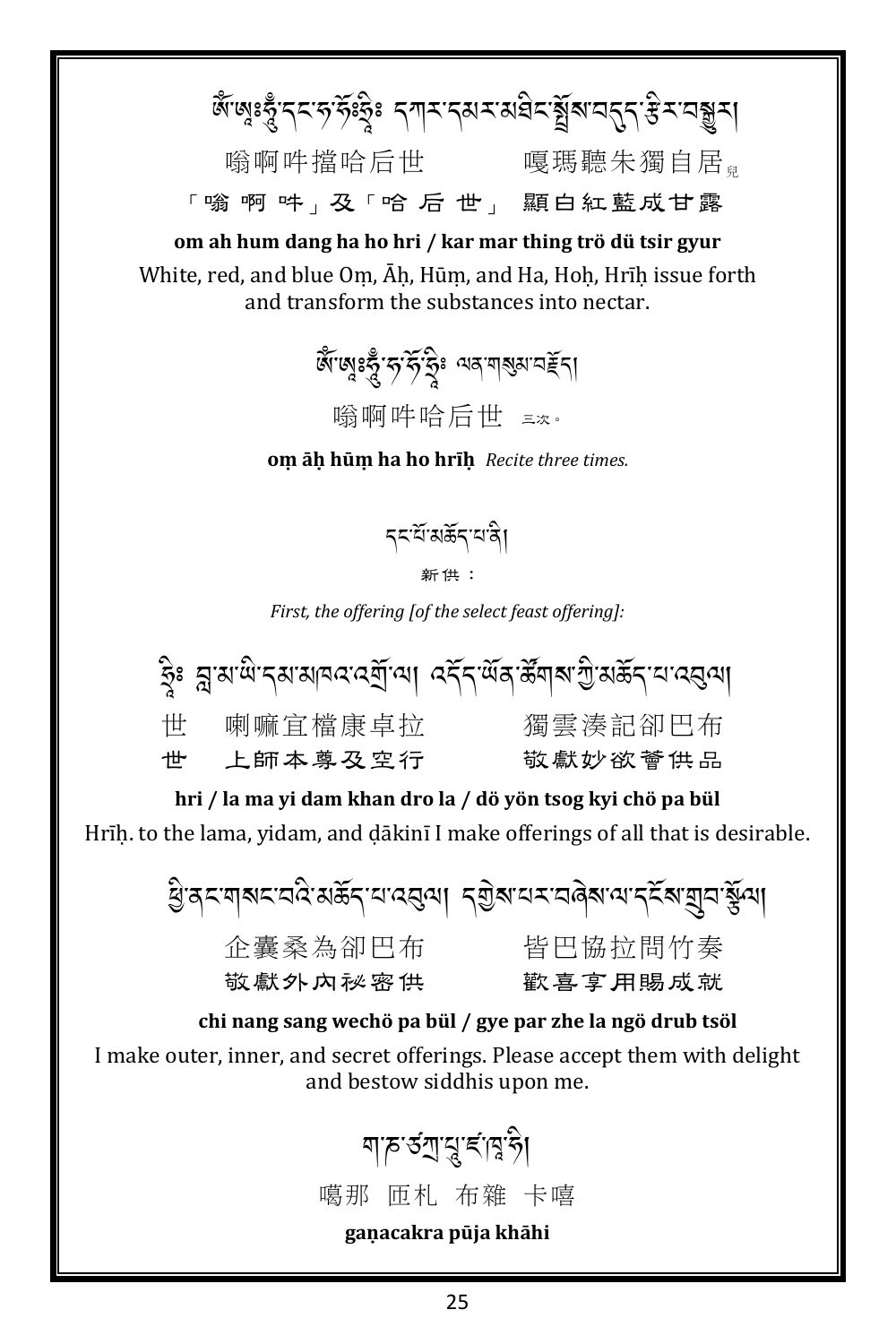- য়ৡ৶য়য়য়য়৸ৡ
	- 獻第二份供:

Second, serving [the liberation feast]:



hung / dag chag chog drub nal jor la / nö pe dra geg dir khug chig Hūm. all enemies and obstructers causing harm to us supreme vogic practitioners, draw them in!

|         | ब्लैट:ड्रेब:चब्जुव:चदे:नाञ्चण रुबा  बार्टिश:क्रुत्रे ब्रिज:चद्र:क्रूय ब:ज:वस्त्वा |
|---------|-----------------------------------------------------------------------------------|
| 寧傑札為夏叉入 | 頓千朱貝湊拉布                                                                           |
| 悲心度脱肉血骨 | 敬獻大怒幻化眾                                                                           |

nying je dral we sha thrag rü / tum chen trül pe tsog la bül Delivering them through compassion, we offer their flesh, blood, and bones to the emanated gathering of Great Ferocious Ones.

> बालुबांबा स्या गैंदिसेला वाबुला गॅसिंडवा डेंट्सपाय साप्तेश 瑪哈曼薩 饒大 更尼日地 巴蘇大 勾若匝那 茲大拉 卡讓 卡嘻

> > mahā mam sa / rakta / kem ni ri ti / ba su ta / go ro ca na / citta la kha ram khā hi

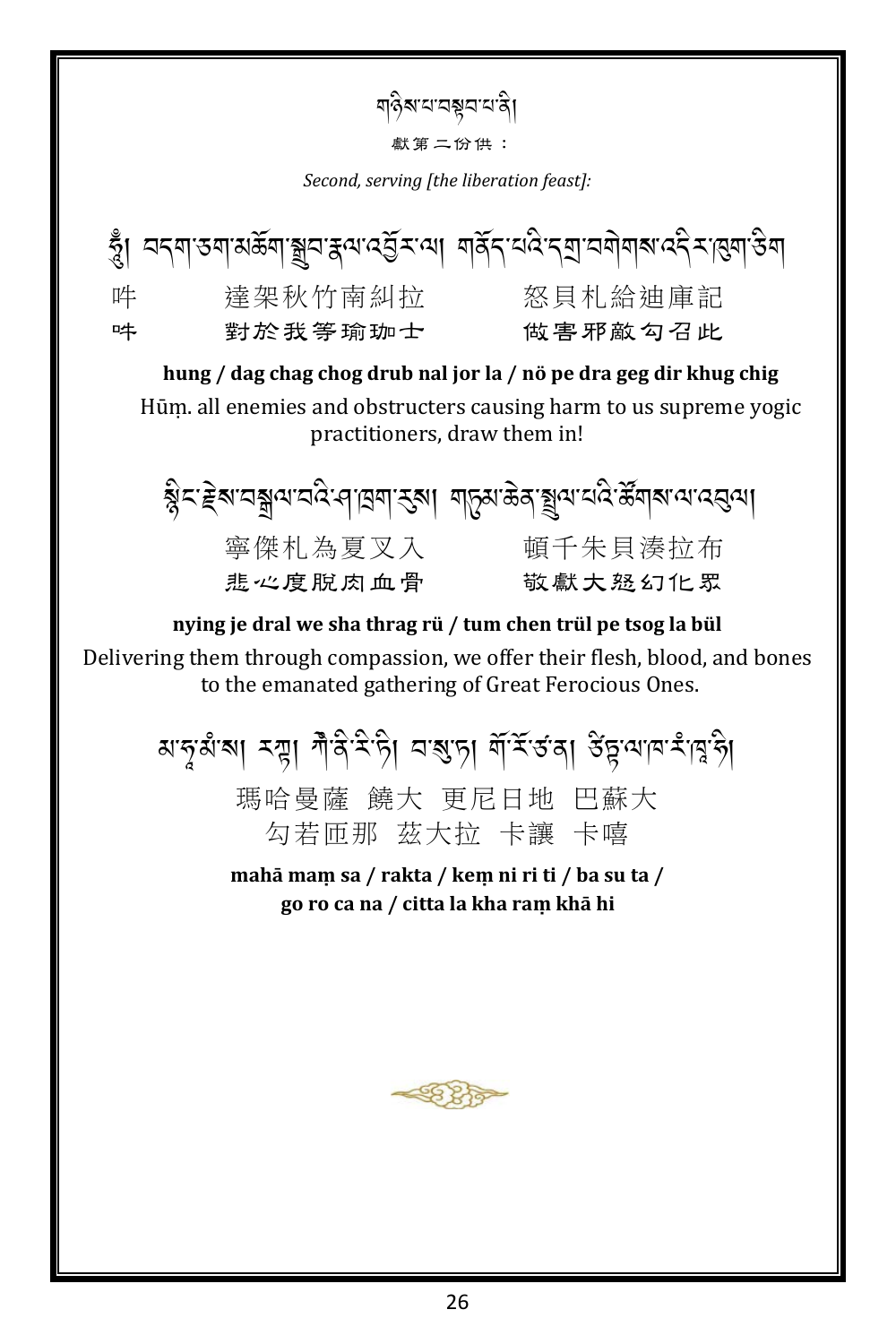য়য়য়য়য়য়য়ৼ

第三份供,酬補懺罪:

Third, the Amendment-Confession:

|      | ষ্ট্ৰা এইন্ অন্ত উনাৰ নহাৰ্ট্ৰান নাৰান্য স্থিত স্থান কৰা বিদ্যোগ্ন কৰা |         |
|------|------------------------------------------------------------------------|---------|
| 世    | 獨雲湊檔企囊桑                                                                | 糾卓卻巴昧炯委 |
| ╶┼╫╍ | 諸妙欲及外内密                                                                | 雙運度脱勝妙供 |

hri / dö yön tsog dang chi nang sang / jor dröl chö pa me jung we Hrī, may these marvelous offerings of desired attributes, outer, inner, and secret offerings, and the unifying-liberating offering

|         | ङ गञ्जुब न्नु बदि ह्याब दब चङ्गदा <i>अ</i> वब चलबाब क्षेत्र दक्ष बाँच क्रुँग। |
|---------|-------------------------------------------------------------------------------|
| 紮頌拉昧兔檔崗 | 娘夏滄貝問竹奏                                                                       |
| 滿足三根上師願 | 懺悔祈請賜成就                                                                       |

tsa sum la me thug dam kang / nyam shag tsang pe ngö drub tsöl mend the samayas with the guru, [who embodies] the three roots. I confess all breaches and beseech you to bestow pure siddhis [upon me.]

ঞ্জিনা প্ৰমাণ সূত্ৰ প্ৰাৰম্ভিত কৰা সম্ভাৱী সম্ভাৱন কৰা সম্ভাৱন

誦百字明,享用薈供物。集聚餘供後灑上甘露、惹大:

Recite the one hundred-syllable [mantra], partake of the feast, gather the remainders, and sprinkle them with amrita and rakta.

|   | খ্ৰী ধনন্দউনামন্দঞ্জনামমত্ৰমা স্তত্ত্বাস্থম মন্তন্ত্ৰস্থা মন্ত্ৰস্থা |           |
|---|----------------------------------------------------------------------|-----------|
| 吽 | 撲檔湊檔拉瑪借                                                              | 紮孫切匠破娘南   |
| 吽 | 新供、薈供及餘供                                                             | 三根、兄妹、侍者眾 |

hung / phü dang tsog dang lhag mar che / tsa sum che cham pho nya nam Hūm. the finest selected portion, the feast, and its remainders are offered to the three roots, my dharma brothers and sisters, and the messenger envoys [respectively.]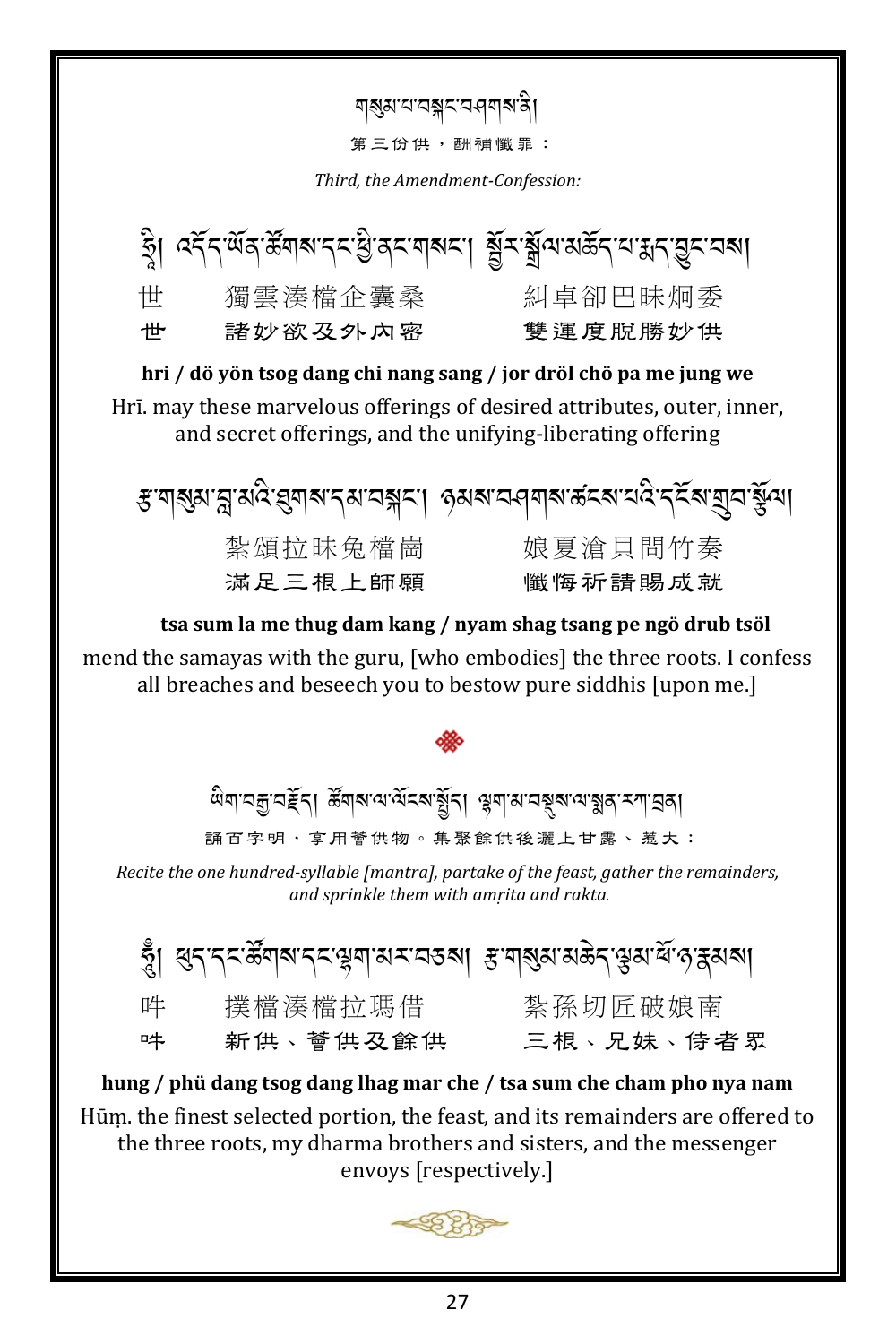ৡ৾<u>ৼ</u>ॱয়৾ঌঢ়৾৻ড়ৢ৶য়ড়৻ড়য়য়য়য়য়য়৾য়৸ৼঀৼ৸ৼৼঢ়ড়ড়৸৸ **捏卻喔貝龍具油 抗瑪旺哇南拉布** 實惠合宜之受用 敬獻餘供有權眾

nyer chö ö pe long chö di / lhag mar wang wa nam la bül Those deserving of remainders are offered these suitable enjoyments.

ย รัฐบางราช 31 คิล 25 1

烏記札 巴林大 卡嘻 如是默然。

uccița balingta khāhi Thus offer.

য়য়ৼয়ৢয়য়ৼ৻য়ড়ৠ৸য়ৼ 最後,勸請心誓:

Then, the invoking of the samaya:

|   | স্ত্ৰী ভূপাৰ্থীৰৰ বৰে পৰা স্বাভাৱৰ পৰা প্ৰাপাল্ল প্ৰয়োগৰ প্ৰেন্ন কৰা |         |
|---|-----------------------------------------------------------------------|---------|
| 吽 | 秋瑩昂雷饒賢貝                                                               | 喇嘛宜擋康卓借 |
| 吽 | 法界當中升起之                                                               | 上師本尊及空行 |

hung / chö ying ngang le rab zheng pe / la ma yi dam khan dro che Hūm. lama, yidam, and dākinī, who manifest from the continuous nature of dharmadhātu.

য়৸৶ৼ৴৸য়৾ৼ৻৸৻৸ৣঀ৸৻৸৸ৼৼৢৼৗ৴৸৴৻ৼঀ৻৸৻৸৻৸ৼ৻ৼ৸য়৾৵৻ 兔擋固洛琛雷祖 拔切叟拉溫竹奏 勸請心誓行事業 遣除障礙賜成就

### thug dam kül lo thrin le dzö / bar che söl la ngö drub tsöl

I invoke your samaya; please enact enlightened activities, dispel hindrances, and bestow accomplishments.

&ঁজঃৼৢ৾*ॱ*⊐ॾ॔ॱয়়ॱৼৢ<sup>৻</sup>৲য়৴ৢ<sup>৵</sup>ঀ৾ৼৢ৾ৼয়ঽ<sup>৻</sup>য়৾ৄৼয়৻৸ৼৢ৾৾।

嗡啊吽 班札 咕嚕 得瓦 達哥尼 薩 瓦 悉地 帕拉吽

om āḥ hūm vajra guru deva dākinī sarva siddhi phala hūm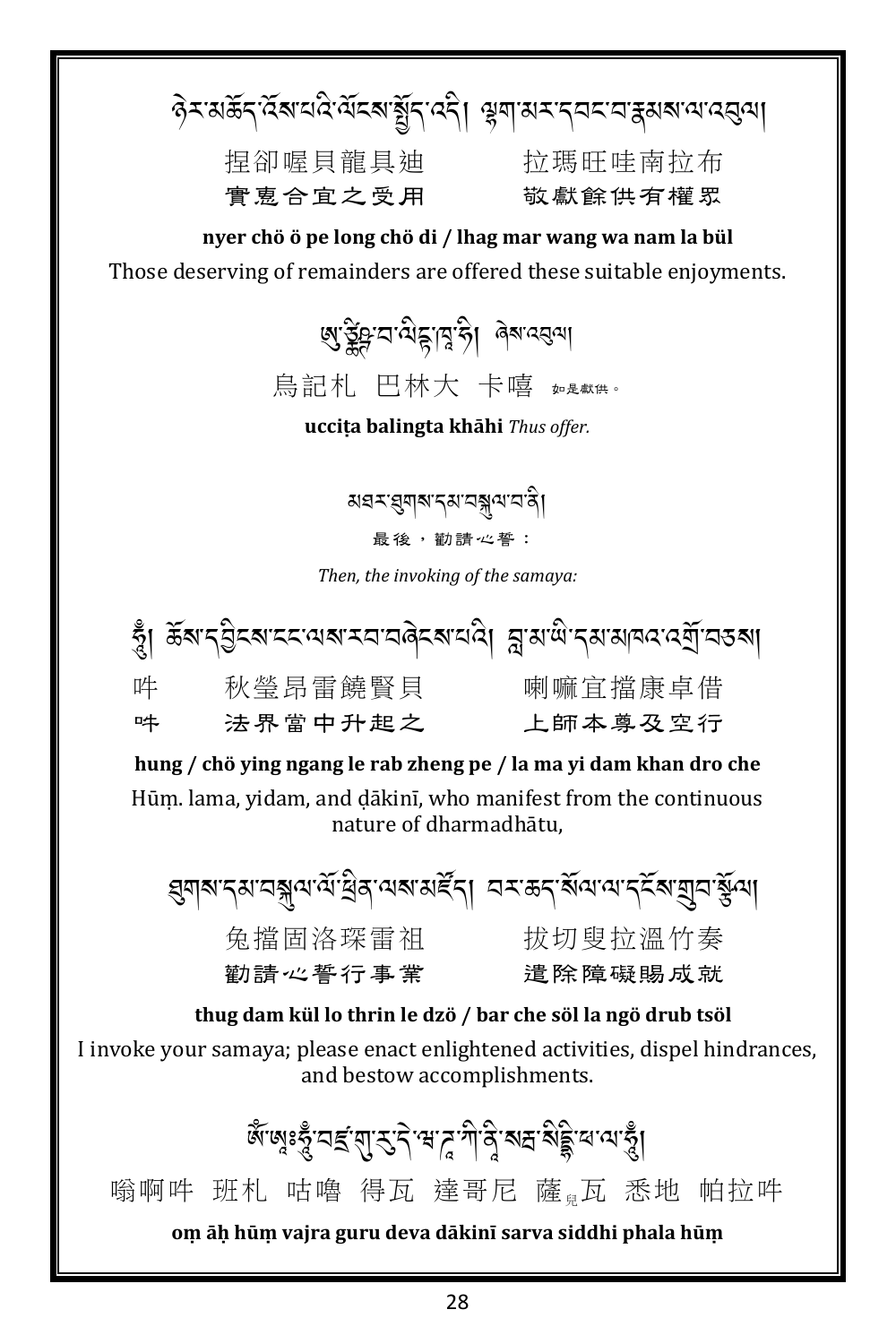*ঌ*ॸॱॺॸॕॱॺफ़ॕॖॸॱक़ॖॸॱऀढ़ॸॱॺॱॺॗॺॱॸॺॱय़ॖॺॱॺऻ 於盟誓小食子上灑甘露、惹大: Sprinkle amrita and rakta on the small covenant torma. 吽 問擋拔擋他昧策 日金居貝間盎入 吽 先前後來及最後 傳承持明之跟前 hung / ngön dang bar dang tha me tse / rig dzin gyü pe chen nga ru Hūm, host of protectors, who have given your word in the beginning, in the middle, and in the end before the eyes of the vidyadhara-lineage, |¤ঝ'ন্লুহঝ'ব্ঝ'বতৰ'ৰুহ'মবি'ৰ্স্কীশৰা মৰ্ক্তব্'শৰ্চ্য-'বৰ্ৰম'ন'থ্ৰিব'ন্মৰামৰ্ইব্। 客郎檔借松昧湊 卻兜協拉琛雷祖 發誓承諾護法眾 享供食子行事業 khe lang dam che sung me tsog / chö tor zhe la thrin le dzö accept this offering-torma and carry out enlightened deeds! জুঁহুয়ামুত্মবাহাই সুমাজন্মী দামত্বন্দ্ব দুটা বিৰাণ্ট্ৰ অত্যা 嗡 達照巴拉 薩巴日瓦饒 阿密大 巴林大 卡嘻 如果除不 om dharmapāla saparivāra amrita balingta khāhi Thus offer the torma. ॺॸॖॕऽॱॺऻॺॕॖऽॱय़ॶॺॱय़ॺऀॱॺॗॺॱढ़य़ॗॱॸड़ॱय़ड़ॺॱय़ड़ॺॱॺॱॺॕॗड़ॱय़ॱॺऀॖ 淨食子盤,連同甘露與穀物一起供養地母: Clean the torma plate and attend the Tenma goddesses, offering them amrita and grains. হ্ব। শইক্তির বেমমনমানমন্বর্মুৰ নবি। মন্ত্রানমৰ মুঁমমনেদ্ব মবির্জিনাৰা 秦千巴為嘎固貝 普康炯瓦滇昧湊 吽 。<br>守護藏區地母眾

hung / tso chen bar we ka gö pe / bö kham kyong wa ten me tsog Hūm. assembly of Tenma goddesses, protectors of Tibet who are bound by the command of the Great Blazing Master,

威赫大主所囑之

哄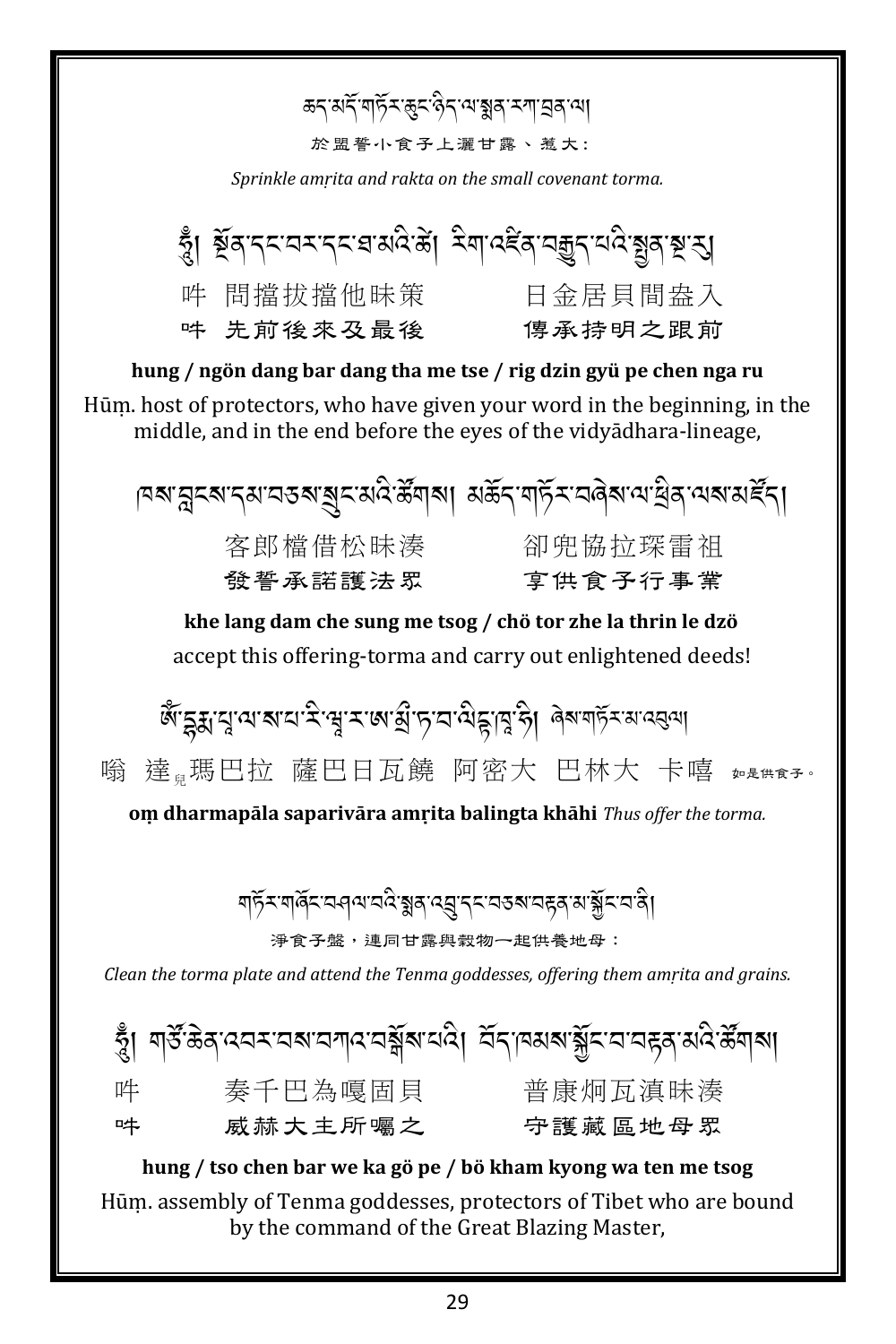द्देन गयेगबायतुन है दयमायावेबा विवायबाह्याववे द्युवायमार्यहेन्। 油謝獨狺拔瓦協 琛雷南習竹巴祖 蒞臨享用此甘露 敬請成辦四事業 dir sheg dü tsi bar wa zhe / thrin le nam zhi drub par dzö please come here, enjoy this fiery ambrosia, and accomplish the four enlightened activities. कैं दूर गोवु हेट्टू बाय दे सू राषा हो हायू दाव है। बेब दस्या 嗡 達哥尼 帝差 薩巴日瓦拉 阿彌大 布雜 卡嘻 如是概略 om dākinī tistha saparivāra amrita pūja khāhi Thus offer. <u> বাৰ্</u>চসাৰ্যৰ আৰু 覆蓋食子盤: Place the torma plate face down. জ্ঞবেৰঃ জঃবৰঃ ক্লুঁবৰঃ ষ্ণৃষ্ণু মন্লু'য়া্ মুৰষু শ্লুমন্নুৰ ব্ৰুমন্মদা 嗡內 啊內 吽內 當巴 饒恰 咕嚕內 #\*, #\*##&##。 om nanh/āḥ nanḥ/ hūṃ nanḥ/ stambha rakṣa kuru nanḥ Then fill the plate with amrita and grains. 吽 特秋昂記夠秀將 切拉弄貝直馬達 雖入勝咒乘之門 哄 hung / theg chog ngag kyi gor zhug kyang / che lhag nong pe dri ma dag / Hūm. having entered the gates of the supreme mantra vehicle, [in order to] purify stains of omissions, additions, and mistakes,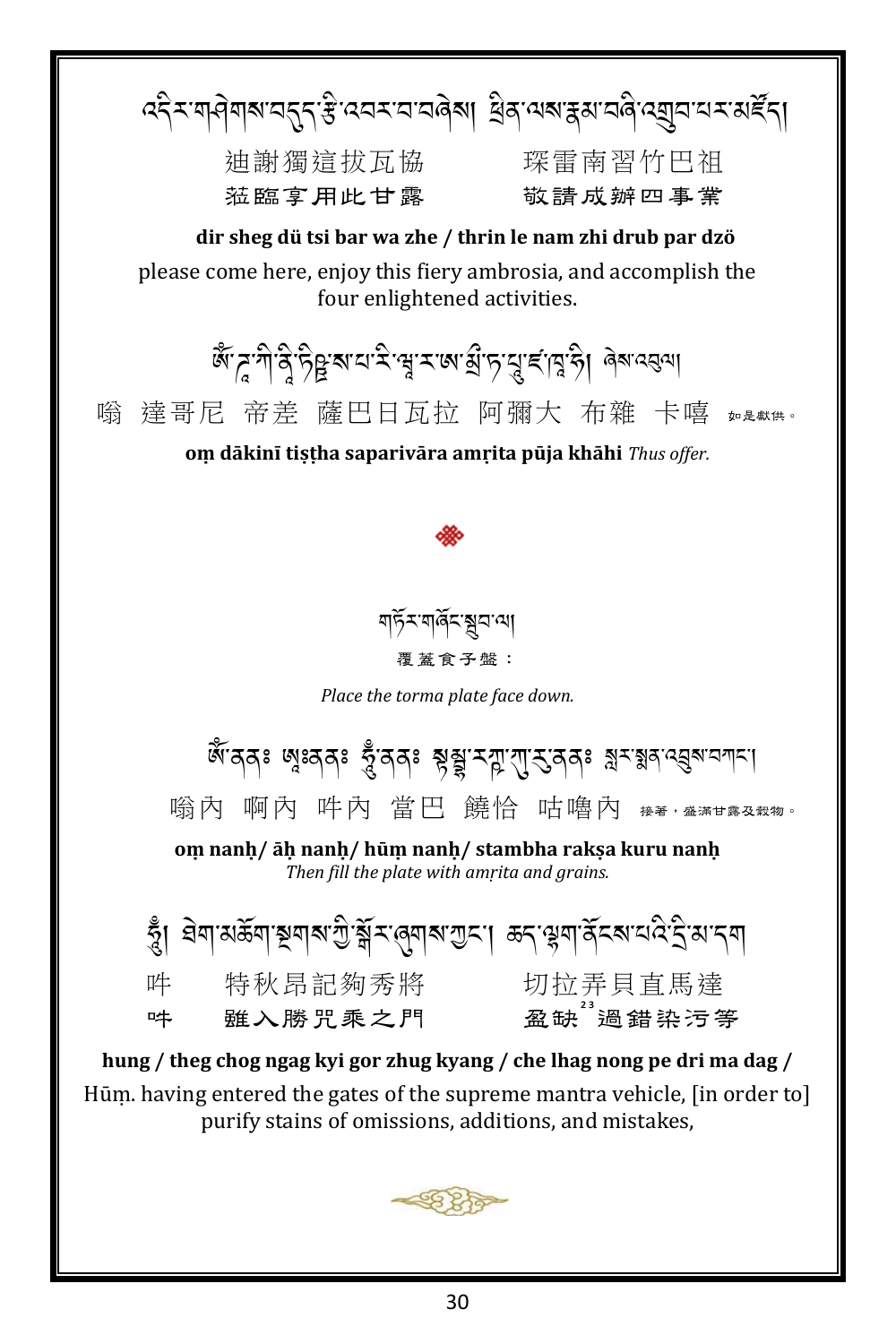नेबाददानेबाह्ययादाङ्कराया अञ्चलबाद्ययात्मादराय बाह्यया 謝擋謝明港炯哇 拉湊南拉俗巴嗽 知或不知情所生 皆請諸天眾寬忍

she dang she min gang jung wa / lha tsog nam la zö par söl I beseech you, divine assembly, to forbear all errors I am aware of and all those I do not recall.





Recite the hundred-syllable mantra.



hung / rang zhin me pa lhar nang wa / gyu ma ta bü kyil khor lha Hūm, the illusory deities of the mandala, divine appearances lacking any real existence.

ৰ্ক্তম'ন্ট্ৰন্ম'মন'নৰিৰ'শৰ্মমন্ত্ৰ'নস্থা নৰ্ন্ন'মন'স্ত্ৰমাজ'ম'না ৰম'নস্থা **去** 等 攘 行 內 涑 獨 \_ \_\_\_\_\_ 俗 昧 錄 娘 啊 啦 啦 法界自性境收攝 極其鬆坦啊啦啦 如是收摄。

chö ving rang zhin ne su du / zö me lhug nyam a la la gather back into the natural abode of dharmadhātu. How wondrous is this overwhelming unbound ease! Thus gather back.

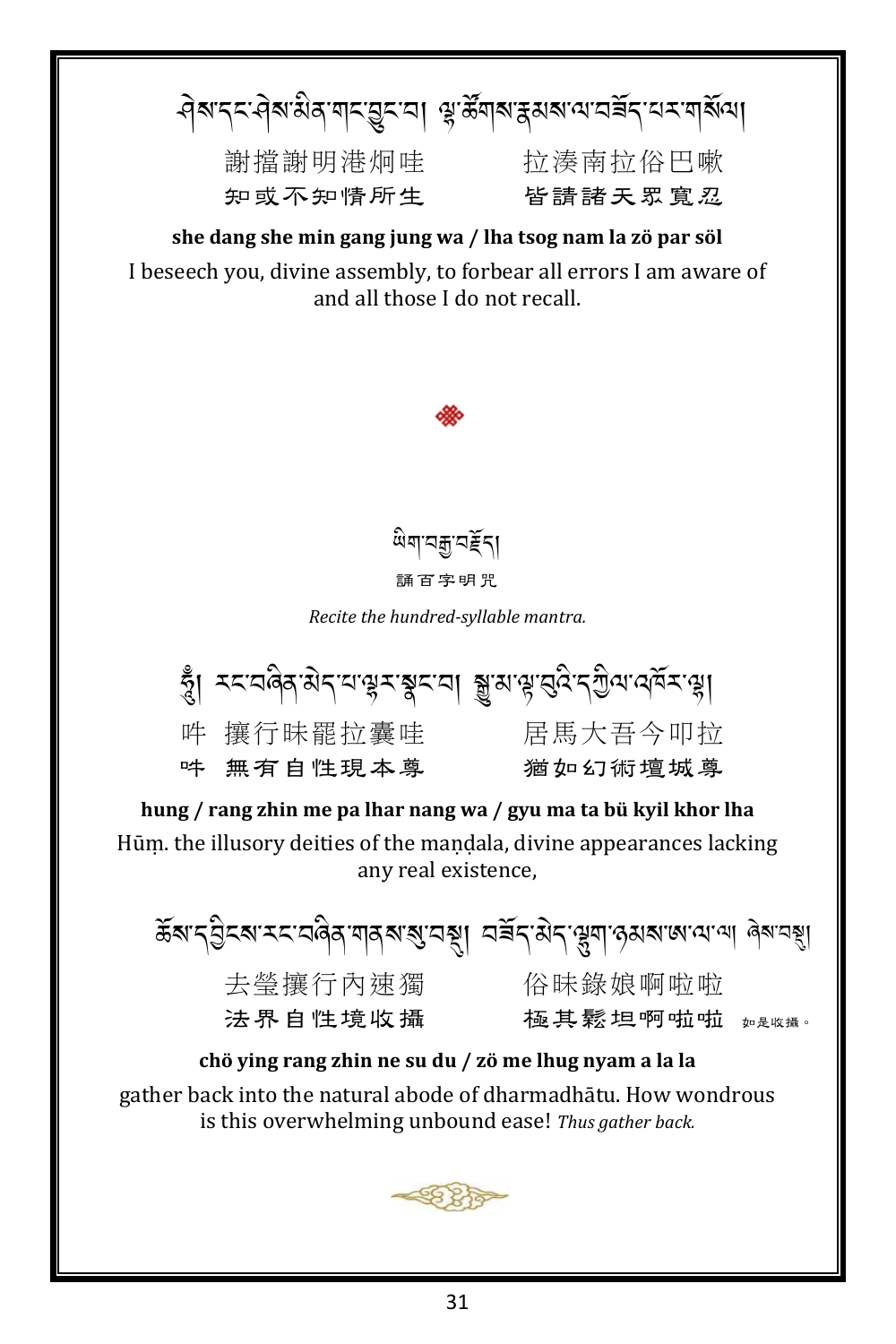|                                                                |         | ূষ্ণ থাৰ বৰমৰে মৰেমাৰ মন্ত্ৰু বুলি প্ৰি প্ৰদেশ প্ৰাপ্ত ব্ৰাপ্ত বুলি |
|----------------------------------------------------------------|---------|---------------------------------------------------------------------|
| 后                                                              | 裩桑內松紮句記 | 僅拉拉昧札西秀                                                             |
| 后                                                              | 普賢以來根傳之 | 加持上師願吉祥                                                             |
| ho / kün zang ne zung tsa gyü kyi / jin lab la me tra shi shog |         |                                                                     |

Hoh, may the auspiciousness of the blessings of the root and lineage lamas all the way back to Samantabhadra prevail!

> ঞ্জিত্ব্যক্কুন্মান্দ্ৰিষ্টি ক্ৰিমৰীৰা প্ৰমান্ত্ৰ স্থান্ত্ৰ স্থান্ত্ৰ স্থান্ত্ৰ স্থা 宜檔嘉瓦習啜湊 溫竹南匿札西秀 本尊勝者寂忿眾 二種成就願吉祥

yi dam gyal wa zhi thrö tsog / ngö drub nam nyi tra shi shog May the auspiciousness of the twofold siddhis of the assembly of peaceful and wrathful victorious yidams prevail!

| ঝ'ষ্ট্ৰম'ঝৰম'ৰ্মী'ৰ্য্ৰাৰ'ৰ্মী'নতৰা  ধ্ৰিন'ঝৰ'ৰ্মীন'নব'নস্ৰ'ৰ্বৰাৰ্ |         |
|---------------------------------------------------------------------|---------|
| 瑪行康卓秀卓偕                                                             | 琛雷竹貝札西秀 |
| 母姊空行偕力行                                                             | 成辦事業願吉祥 |

ma sing khan dro shug dro che / thrin le drub pe tra shi shog May the auspiciousness of the mothers', sisters', dākinīs', and secondary dākinīs' enlightened accomplishments prevail!

|           | ক্টৰ'ৰ্ক্সব'বৰ'বৰাৰ'নবিক্টৰাৰা ব্যানৰীৰাৰকস্বাৰ্ত্তব্'নস্ৰাধীৰাৰী |
|-----------|-------------------------------------------------------------------|
| 去炯擋堅這貝湊   | 札給擦就札西秀                                                           |
| 護法、具誓、傲慢神 | 敵 魘 盡 滅 願 吉 祥                                                     |

chö kyong dam chen dreg pe tsog / dra geg tsar chö tra shi shog Mav the auspiciousness of the annihilation of enemies and obstructers by the host of dharma protectors and oath-bound haughty ones prevail!

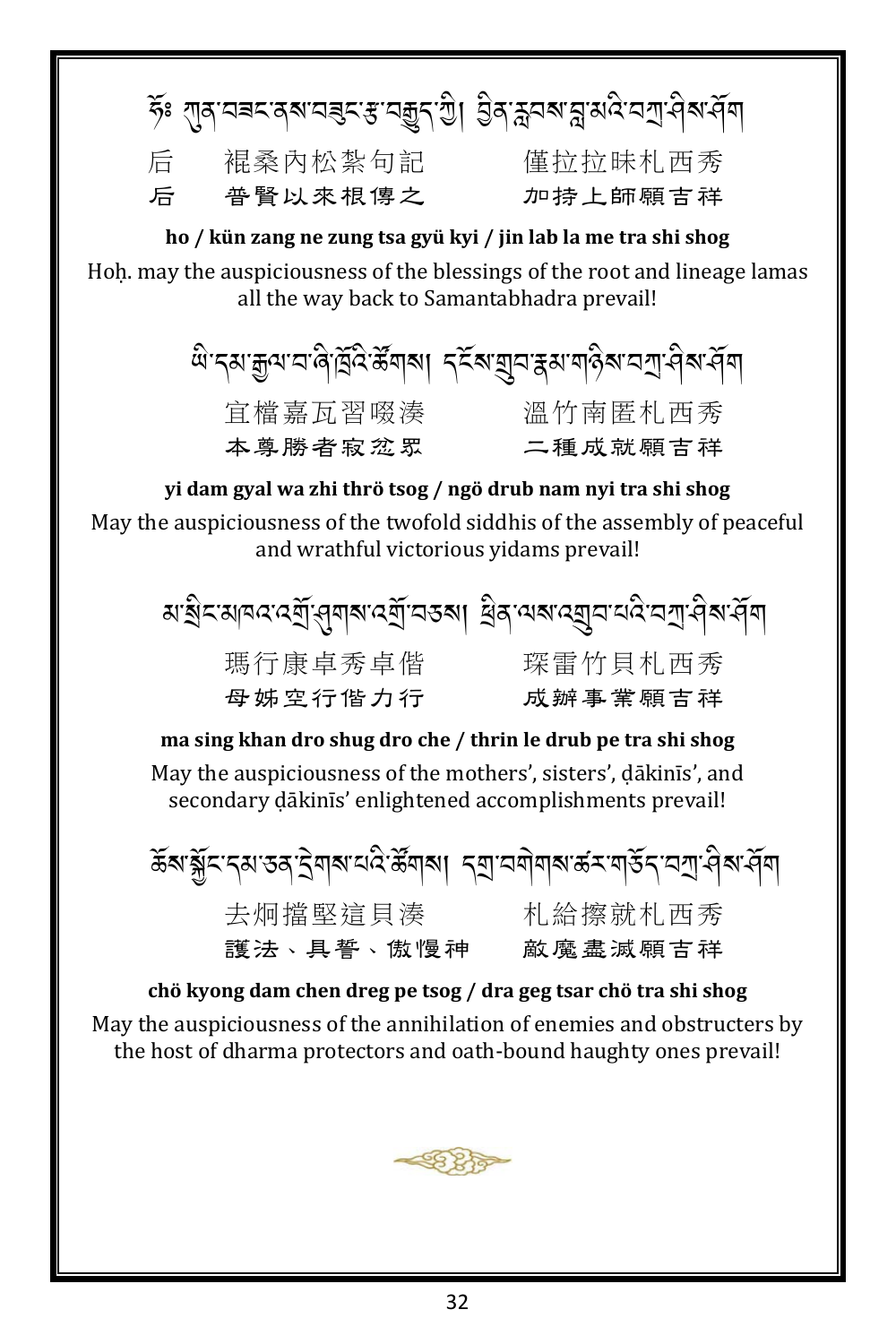如是[修誦後],續修迴向願文。儀軌結束後,[做收拾,]不露修法痕跡。且說:「一字 為字,百字亦為字。」如此,若是善説之義皆齊備,不論廣略皆清淨,是故思此亦不違。 祈願以此善,令劣慧眾亦能依靠此寂忿蓮師之成就道,偕同無邊六道眾,共證金剛持果 位。為令劣慧者易入修故,於此寂忿蓮師單一儀軌中,將[寂忿修法]可替換處,一一標 分開來。此極精要儀軌乃直貢巴金剛乘道智慧成熟者去記札巴,於火鼠年十一月十三日, 寫於光榮直貢大殿扎西簇。

Then recite dedication prayers, and after all activities make the place of practice unseeable for others. It is said that one word is a word and a hundred words are also nothing but words. Similarly, if a fine teaching contains all intended meanings, then it is perfectly pure, whether it is extensive or concise. Thus I believe that this practice accords with that. By this virtue may even those with inferior mental capacity, together with all infinite sentient beings, attain the state of the Vajra Holder by relying on the accomplished path of the peaceful and wrathful guru. This single sadhana of the peaceful and wrathful guru can be separated out so that either the peaceful or wrathful guru may be practiced. In order for those of inferior mental capacity to engage in this practice without much difficulty, this exceedingly concise sadhana was written by Dharmakīrti, the Drikung-pa whose wisdom of the Vairayana path is fully ripened, in the fire mouse year in the eleventh month on the thirteenth day at the great palace Trashi Tsug of glorious Drikung.